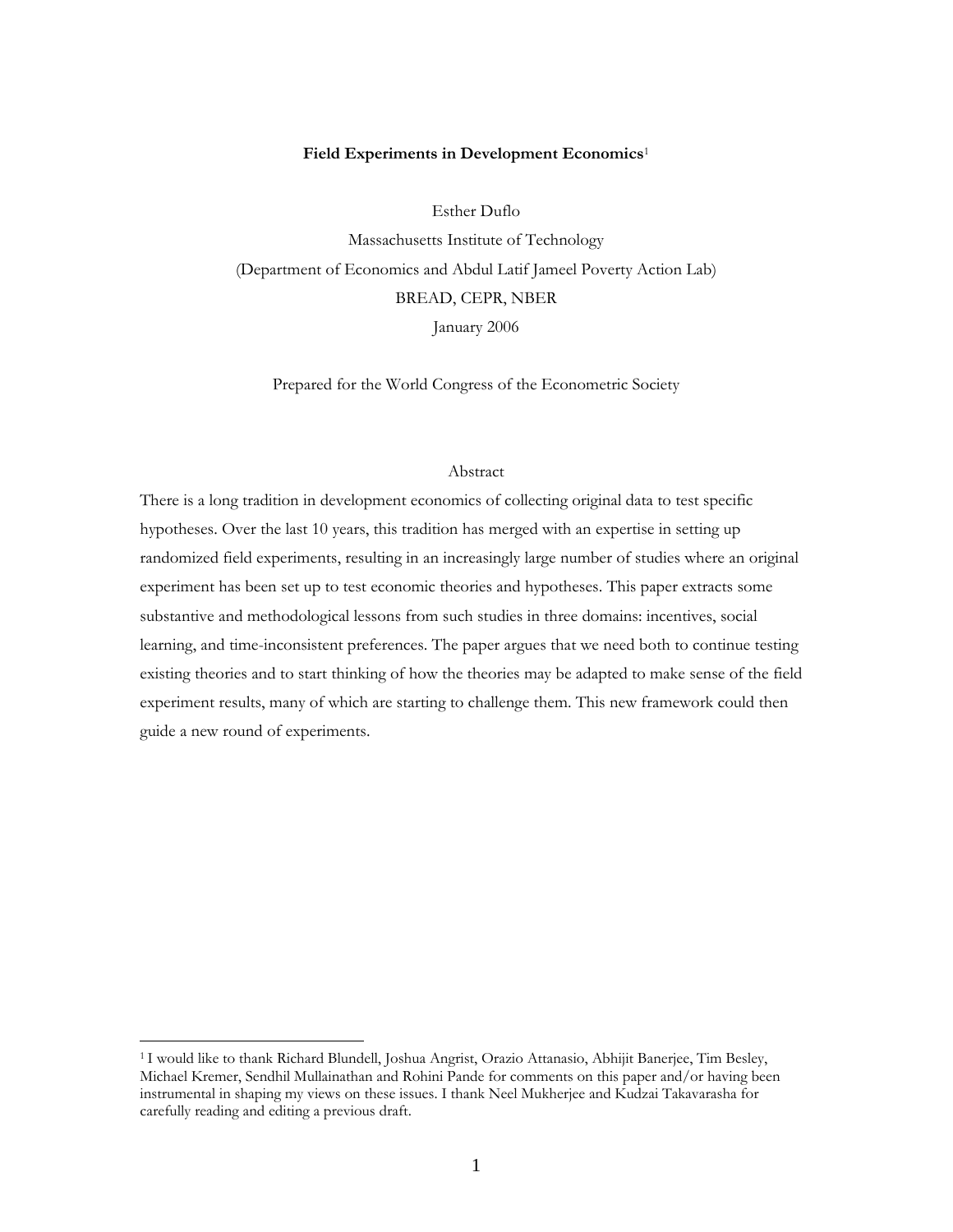There is a long tradition in development economics of collecting original data in order to test a specific economic hypothesis or to study a particular setting or institution. This is perhaps due to a conjunction of the lack of readily available high-quality, large-scale data sets commonly available in industrialized countries and the low cost of data collection in developing countries, though development economists also like to think that it has something to do with the mindset of many of them. Whatever the reason, the ability to let questions determine the data to be obtained, instead of the data determining the questions that can be asked, has been the hallmark of the best work in empirical development economics and has led to work that has no equivalent in other fields, for example, Townsend (1994) and Udry (1994).

Two concurrent developments have taken place over the last 10 years. First, high-quality, large-scale, multipurpose data sets from developing countries have become more readily available. The World Bank's Living Standard Measurement Surveys and the Rand Corporation Family Life Surveys are two examples of high-quality comprehensive data sets available for many countries. The Demographic and Health Surveys have shorter questionnaires but cover a large number of countries and have generally more than one round per country. Some census data from developing countries are now available on the IPUMS web site, and this collection is growing. Finally, statistical agencies in developing countries have started to make their own surveys, in some cases of excellent quality, available to researchers. These data sources and the wealth of natural experiments available in developing countries have opened a goldmine, which researchers and students have enthusiastically started to exploit. Empirical methods developed in other specialties (notably labor and industrial organization) are now used routinely in development economics. The standards for empirical evidence have risen, putting the field on par with other empirical domains. As a result, studies using an original data set to make an interesting observation not supported by a convincing empirical design are no longer as readily accepted.

Nevertheless, development economists continue with the tradition of doing fieldwork to collect original data: the second development over the last 10 years has been the spread of randomized evaluations in development economics. Randomized evaluations measure the impact of an intervention by randomly allocating individuals to a "treatment" group, comprising individuals who receive the program, and a "comparison" group, comprising individuals who do not, at least for some period of time, receive the treatment. The outcomes are then compared across treatment and comparison groups. Here again, cost is an enormous advantage. While the cost of a good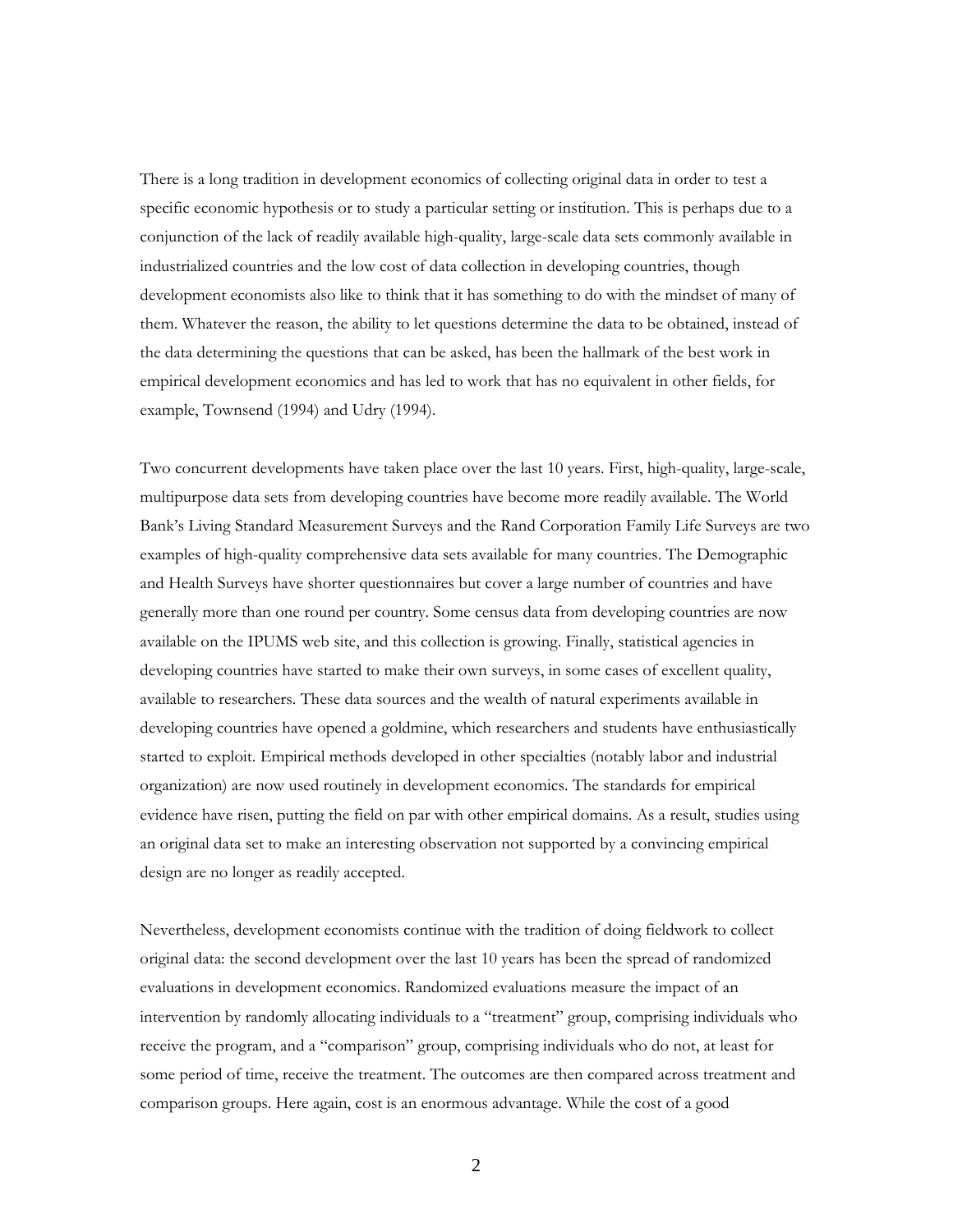randomized policy evaluation in the U.S. easily reaches millions of dollars, both program costs and data collection costs are much lower in developing countries. This has allowed the practice to generalize beyond a few very well-crafted, major projects to a multiplicity of programs, countries, and contexts. In addition, while some of the well-known randomized evaluations are just that—rigorous evaluations of a particular policy intervention<sup>2</sup>—the tradition of posing the question first and then finding the data to answer it has continued with randomized evaluations.

What many development economists now do is to work closely with implementing agencies— NGOs, private companies, or governments—to develop interventions and evaluate them in a randomized setting. The interventions are designed to answer a specific practical problem in a specific context; for example, how to get teachers to come to school more often, how to help farmers to save more, how to convince parents to get their children immunized, how to fight corruption most effectively. What the economists bring to the table, in addition to evaluation expertise, is prior evidence and theories that help them to predict what should work—and how—and what should not. The evaluation of the program then serves to test of these theories: randomized evaluations have become, in effect, field experiments—a new and powerful tool in the arsenal of the economist. In this essay, "field experiment" refers to the implementation and evaluation, by comparing different treatment groups chosen at random, of an intervention or a set of interventions specifically designed to test a hypothesis or a set of hypotheses.

There remains a clear need for better evaluations of different policy options. As Banerjee and He (2003) point out, what is lacking among development practitioners are not ideas, but an idea of whether or not the ideas work. Mullainathan (2005) argues that self-serving bias, which is perhaps particularly pervasive among those who are the most motivated to help the poor, contaminates many evaluations. Randomized design can, to some extent, alleviate this problem. Elsewhere (Duflo, 2004; Duflo and Kremer, 2004), I have advocated the systematic use of randomized evaluations as a way to improve policy effectiveness, and in Duflo, Glennerster, and Kremer (2005), discussed design issues and technical aspects of running and analyzing randomized experiments. The objective of this paper is different: It is to review the use of field experiments as a tool by development economists and to assess the lessons we have learned from them, the challenges field experiments face and those they pose to core theories in economics, and the areas field experiments leave open for research.

 $\overline{a}$ 

<sup>&</sup>lt;sup>2</sup> For example, the Government of Mexico requested an evaluation of its conditional cash transfer program, PROGRESA/Oportunidades. Then, using a combination of the randomization inherent in the program and assumptions from economic theory, researchers were able to recover parameters of interest (Attanasio, Meghir, and Santiago, 2002; Todd and Wolpin, 2004).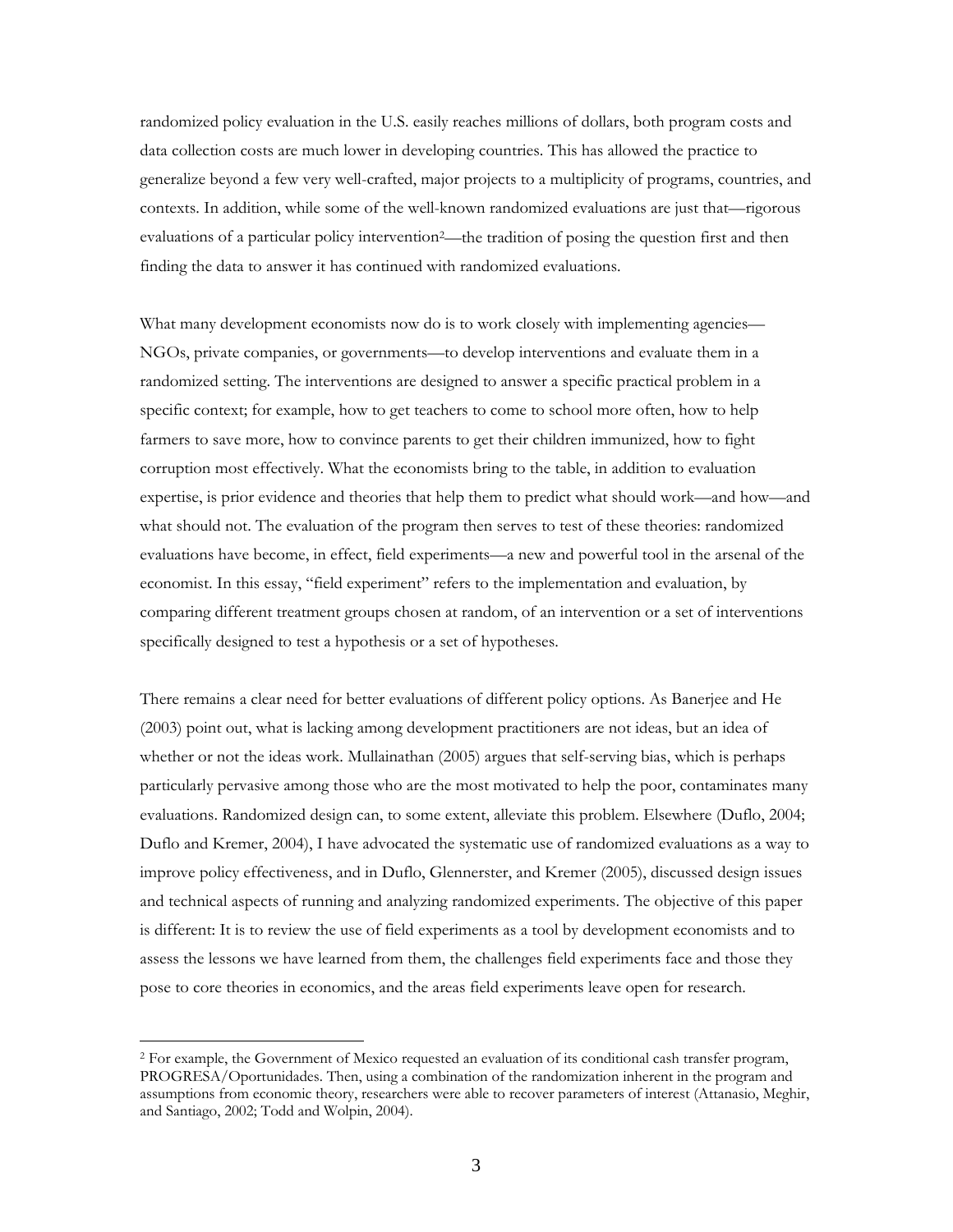The remainder of the paper proceeds as follows: Section I reviews the substantive conclusions from field experiments in three domains: incentives, social learning, and inconsistent time preferences. Section II extracts methodological lessons from this experience. It argues that we now need both to continue testing existing theory and to start thinking about how the theories may be adapted to make sense of the results from the experiments. Section III concludes.

# **I. A few things we have learned from experiments**

Field experiments have been designed to shed light on core issues in economics, such as the role of incentives or social learning. In recent years, several experiments have tested some of the hypotheses put forward in behavioral economics. A full review is beyond the scope of this paper, but this section reviews what has been learned from field experiments in three domains: incentives, social learning, and inconsistent time preferences.

#### 1) Incentives

The idea that individuals respond to incentives is at the core of much of economics. The poor performance of government workers in developing countries is often attributed to the weak incentives they face and to the fact that incentives that are in place on the books are not implemented. For example, teachers in India can be suspended for not showing up to school, but a survey in rural India showed that this hardly ever happens, despite very high absence rates (Chaudhury et al., 2005).

Accordingly, many experiments have been set up to study how incentives faced by individuals affect their behavior. A fair number of these experiments have been conducted in schools, with incentives provided either to teachers or to students in the form of rewards for improved performance. Answering these questions is important, since this will tell us whether efforts to reform institutions to provide stronger incentives can have a chance to improve performance.

To obtain a sense of the potential impact of providing high-powered incentives to teachers on absence and learning, Duflo and Hanna (2005) evaluated an incentive program that was actually rigorously implemented in the field. Working in conjunction with Seva Mandir, the implementing NGO, they designed and evaluated a simple incentive program that left no space for manipulation and could be strictly implemented.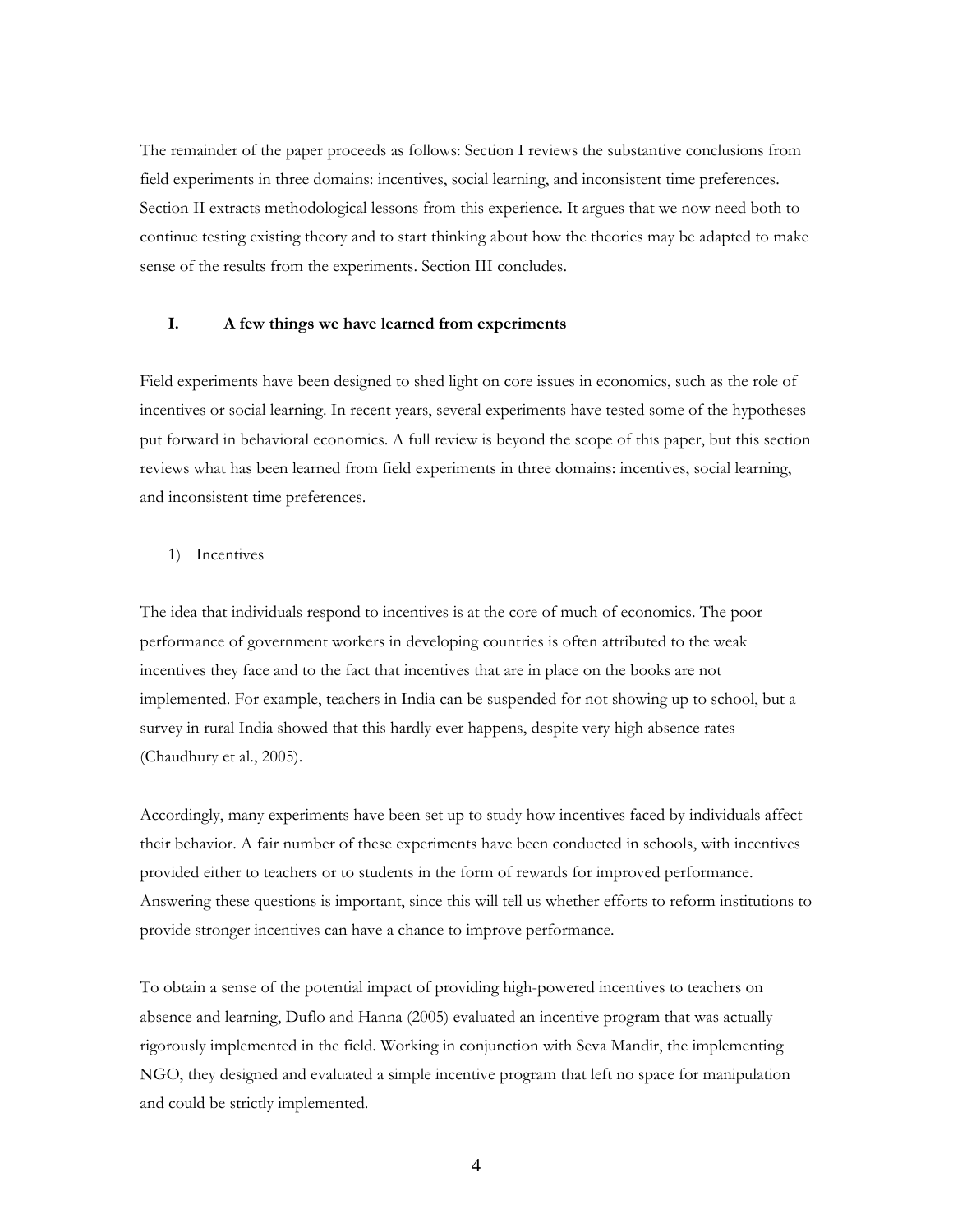Seva Mandir runs non-formal, single-teacher primary education centers (NFEs) in tribal villages in rural Udaipur district, a sparsely populated, arid, and hilly region. Tribal villages are remote and difficult to access, which makes it is very difficult for Seva Mandir to regularly monitor the NFEs. Consequently, absence rates are very high despite the organization's policy calling for dismissal in cases of high absence rates: in a study they conducted in 1995, Banerjee et al. (2005) found an absence rate of 40 percent, and at the beginning of their study, in August 2003, Duflo and Hanna (2005) found an absence rate of 44 percent.

Seva Mandir selected 120 schools to participate in the experiment. In 60 randomly selected schools (the "treatment" group), they gave the teacher a camera with a tamper-proof date and time function and instructed him to take a picture of himself and his students every day at opening time and at closing time. Teachers received a bonus as a function of the number of "valid" days they actually came to school. A "valid" day was defined as a day where the opening and closing pictures were separated by at least 5 hours and a minimum number of children were present in both pictures. The bonus was set up in such a way that a teacher's salary could range from 500 rupees to 1,300 rupees, and each additional valid day carried a bonus of 50 rupees (6 US dollars, valued at PPP, or a little over a dollar at the official exchange rate). In the remaining 60 schools (the "comparison" group), teachers were paid 1,000 rupees and they were told (as usual) that they could be dismissed for poor performance. One unannounced visit every month was used to measure teacher absence as well as teachers' activities when in school.

The introduction of the program resulted in an immediate and persistent improvement in teacher attendance. Over 18 months, the absence rate was cut by almost half in the treatment schools, falling from an average of 42 percent in the comparison schools to 22 percent in the treatment schools. The program was effective on two margins: it completely eliminated extremely delinquent behavior (less than 50 percent presence), and it increased the number of teachers with a perfect or very high attendance record (in treatment schools, 36 percent of teachers were present 90 percent of the time or more; in comparison schools, less than 1 percent were present).

The experiment also provided an ideal setting to test the hypothesis of multitasking (Holmstrom and Milgrom, 1991), in which individuals facing high-powered incentive schemes may change their behavior in such a way that the proximate outcome on which the rewards are based increases, but the ultimate outcome in which the principal is interested remains constant or even decreases. In this case, the incentive was explicitly based only on presence, but Seva Mandir was ultimately interested in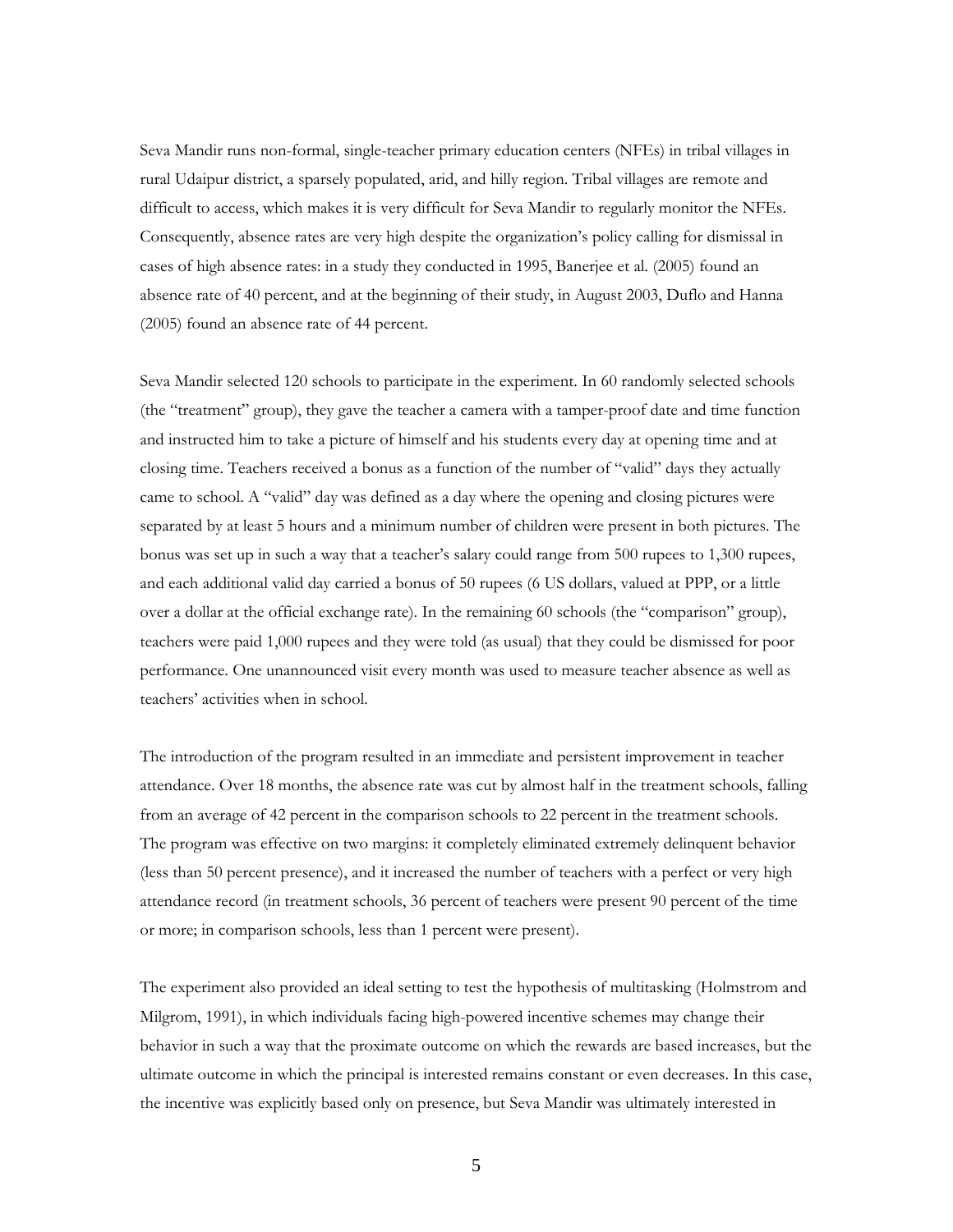improving learning. Teachers may have decided to teach less, once in school. In fact, when in school, the teachers were as likely to be teaching in treatment as in comparison schools, and the number of students present was the same. But, since there were fewer absences, treatment schools taught the equivalent of 88 child-days more per month than comparison schools, a one-third increase in the number of child-days, resulting in a 0.17 standard deviation increase in children's tests scores after one year.

Multitasking did happen, however, in an experiment conducted in Kenya where the incentives provided to teachers were based on the test scores of students in their class (Glewwe, Ilias, and Kremer, 2003). International Child Support (ICS) Africa, the implementing NGO, provided prizes to teachers in grades 4 through 8 based on the performance of the school as a whole on the district exams each year. All teachers who taught these grades were eligible for a prize. Prizes were awarded in two categories: "Top-scoring schools" and "Most-improved schools." Schools could not win in more than one category. Improvements were calculated relative to performance in the baseline year. In each category, three first, second, third, and fourth prizes were awarded. Overall, out of the 50 schools participating in the program, 24 received prizes of some type, and teachers in most schools should have felt that they had a chance of winning a prize. Prizes were substantial, ranging in value from 21 percent to 43 percent of typical monthly salaries of teachers. The comparison of the 50 treatment and 50 control schools suggested that this program did improve performance on the district exams (by about 0.14 standard deviations), but it had no effect on teacher attendance. Instead of attending more often, teachers held more test preparation sessions. This, the authors conclude, was rational based on the (limited) evidence on what is most effective in improving test scores over the short horizon. However, these preparation sessions probably cannot be counted as substitutes for the regular classes: for one, they did very little for long-term learning, as evidenced by the fact that once the program ended, those who had been in the program schools did not outperform students in the comparison schools. In this case, we see teachers responding to incentives in the most cost-effective way possible from their point of view.

Combined, the results of the two experiments make sense. Coming to school regularly is probably the most costly activity for a teacher: there is the opportunity cost of attending, the pressure to dispatch other duties in an environment where nobody strongly expects the teachers to show up every day, and the distance to travel. Once they are in school, their marginal cost of teaching is actually fairly low. Thus, it is not surprising that an effective incentive program rewarding presence does not effectively lead to a reduction in the provision of other inputs when in school. An incentive based on test scores, on the other hand, leaves teachers with ample room (and incentive) to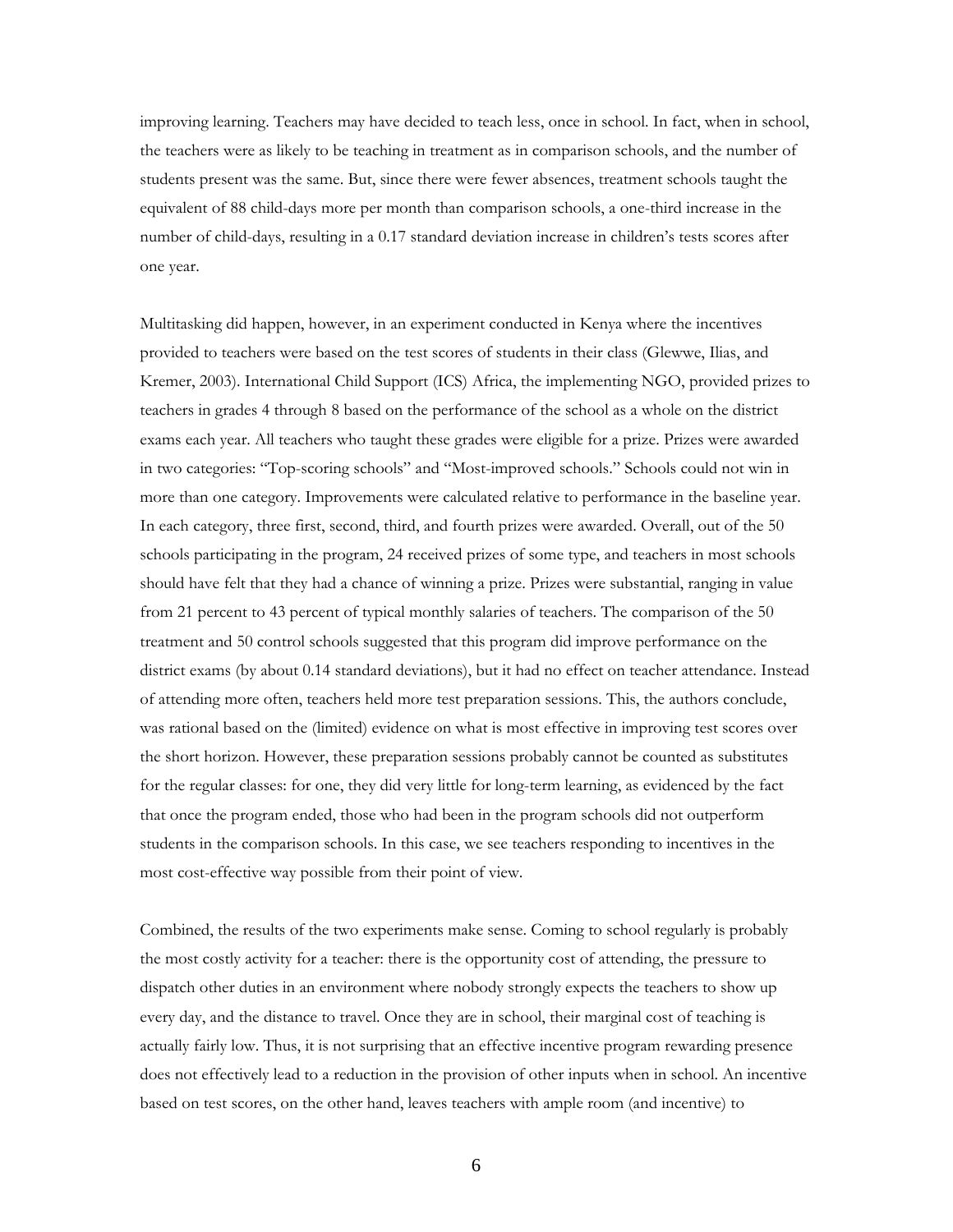manipulate their way around paying the cost of regular attendance: rather than coming more often, they find other ways to improve test scores.

The camera experiment shows that a straightforward incentive program, mechanically implemented in a relatively simple environment (a single-teacher school), is a very effective way to reduce absence in schools. But most school systems, being larger, more complicated, centralized hierarchies, do not implement incentive schemes this directly; instead, they rely on the mediation of people in the hierarchy, such as inspectors and headmasters. This experiment suggests that one of the reasons why the incentives may fail in these systems is not so much that people do not react to incentives but that the mediators pervert the incentive system. Indeed, Kremer and Chen (2001), in an experiment they conducted in Kenya in partnership with ICS Africa, found that when implemented by headmasters, incentives tend to lose their power. ICS Africa introduced an incentive program for pre-primary school teachers, and the headmaster was entrusted with monitoring the presence of the teacher. At the end of the term, a prize (a bicycle) was to be given to teachers with a good attendance record. If a teacher did not have a good attendance record, the money would remain with the school, and could be used as the headmaster and the school committee saw fit. In all treatment schools, the headmasters marked the teachers present a sufficient number of times for them to get the prize. However, when the research team independently verified absence through unannounced visits, they found that the absence rate was actually at the same high level in treatment and in comparison schools. It seems that in order to avoid the unpleasantness of a fight, or out of compassion for the pre-school teachers, or because they wanted to give the impression of running a tight ship (after all, ensuring presence was part of their regular duties), headmasters actually cheated to make sure that pre-school teachers could get the prizes. This suggests that whenever human judgment is involved, in an environment where rules are often bent, incentives may be easily perverted, either, as in this case, in an equitable direction or else to favor some specific individuals or groups.

The results of these experiments all conform to the priors most economists would have, namely, that individuals respond to incentives and will try to pervert the incentives if they can do so at little cost. As such, the findings of the camera experiment may not provide immediate policy levers or options for policy action, since they do not tell the policymaker that self-policing using cameras would be possible in the larger government schools that constitute the more general and larger policy concern. But combined with the findings on incentive schemes mediated by headmasters, they do clarify the policy possibilities, by telling us that the main, and more general, impediment seems to be in the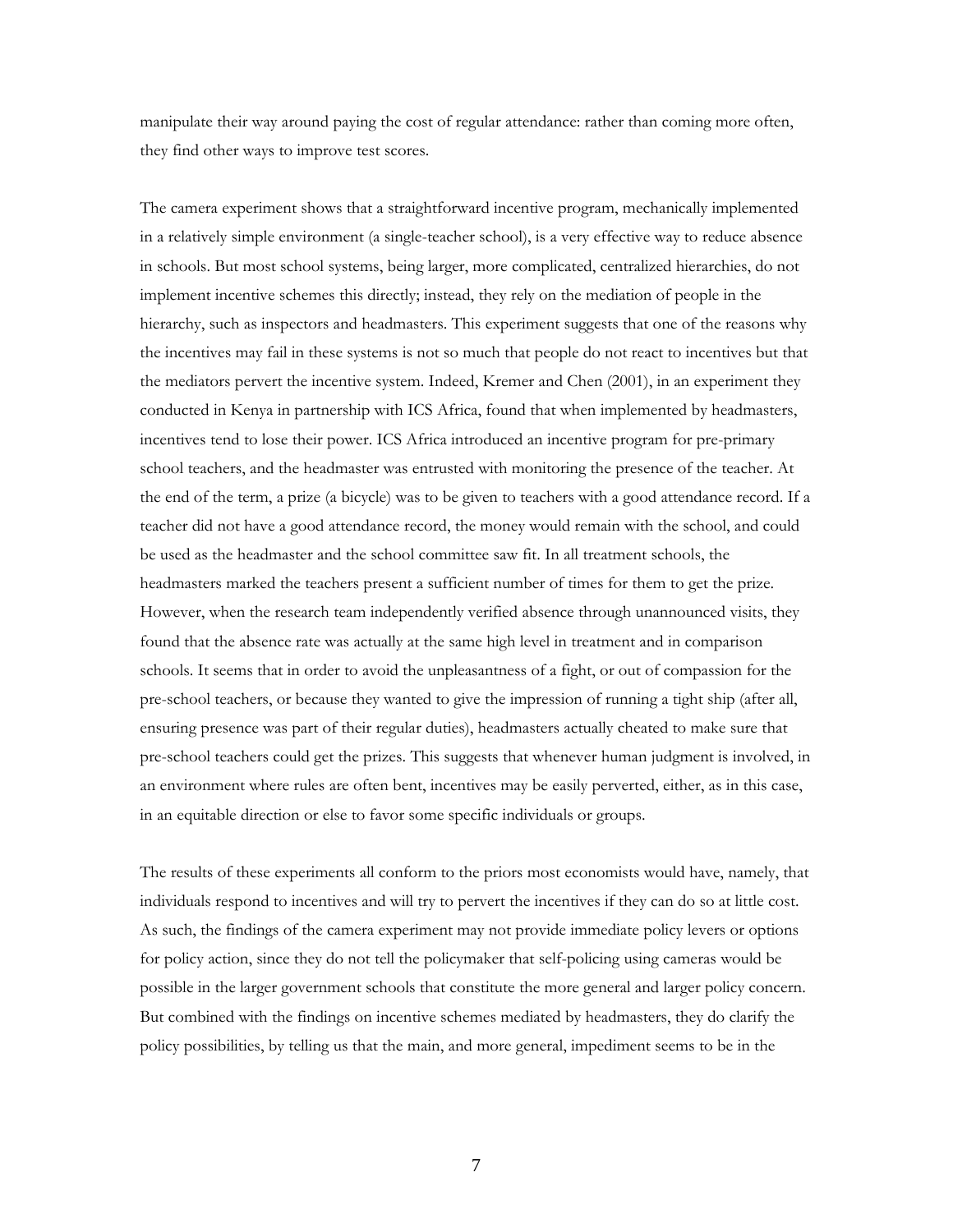implementation of incentives schemes, rather than in the effectiveness of the approach.3 Other experiments offering incentives to students to perform well in school (Angrist and Lavy (2002) in Israel; Kremer, Miguel, and Thornton (2004) in Kenya) have also yielded results that accord well with this prior: when provided with rewards to perform well on exams, students increased their performance. The results of the latter experiment, however, are a little difficult to reconcile with the results of the study on incentives for teachers we discussed above (Glewwe, Ilias, and Kremer (2003)). Incentives for students based on test scores led to durable (rather than only temporary) improvement in test scores as well as a reduction in teacher absence, whereas when teachers were rewarded based on test scores, the improvement in test scores was only temporary, and there was no reduction in absenteeism. The argument of multitasking, which made sense in the teacher incentive context, should apply just the same in the student incentive case, which was based on the same type of tests. The multitasking theory alone provides little guidance on why the reaction was different in one context than in the other.

Still, these experiments show that when incentives are expected to matter, they do. But do they matter even when we would not expect them to? Some experiments designed to answer this question have led to surprising results. For instance, Abhijit Banerjee, Esther Duflo, and Rachel Glennerster, in collaboration with Seva Mandir, set up an experiment to test the impact of small incentives for children's immunization. The rate of immunization in the sample at the baseline was abysmally low only 1 percent of children are fully immunized by the age of 2. This is surprising, given that immunization is provided free of charge at local health centers, and that the individual benefits of immunization for the child are extremely large: it protects the child against deadly diseases that are still prevalent in the area (measles, tuberculosis, tetanus, and so on). But the absence rate at the center is 45 percent (Banerjee, Deaton, and Duflo (2004)). One reason the immunization rate is so low may be that the parents hesitate to travel to the health center because they are not sure that the center will be open. Given the distance, the travel cost, combined with the uncertainty, may be large enough to compensate the existing benefits. To test the hypothesis that it is the travel costs that prevent parents from immunizing their children, regular immunization camps were set up in the 68 randomly selected villages (out of 135 study villages). The camps were held on a fixed day of the month. Villagers were all informed of the camps in a village meeting, and those who had children to be immunized were

 $\overline{a}$ 

<sup>&</sup>lt;sup>3</sup> Given the weak incentives provided by formal systems, many have been tempted to propose the use of community monitoring as an alternative to external monitoring. Banerjee and Duflo (2005) review evidence from a variety of field experiments on this topic. Existing evidence is not encouraging for the community model: in all the experiments that have been conducted for far (in education as well as other domains, such as corruption in roads –see Olken (2005)), entrusting communities to conduct the monitoring has been ineffective.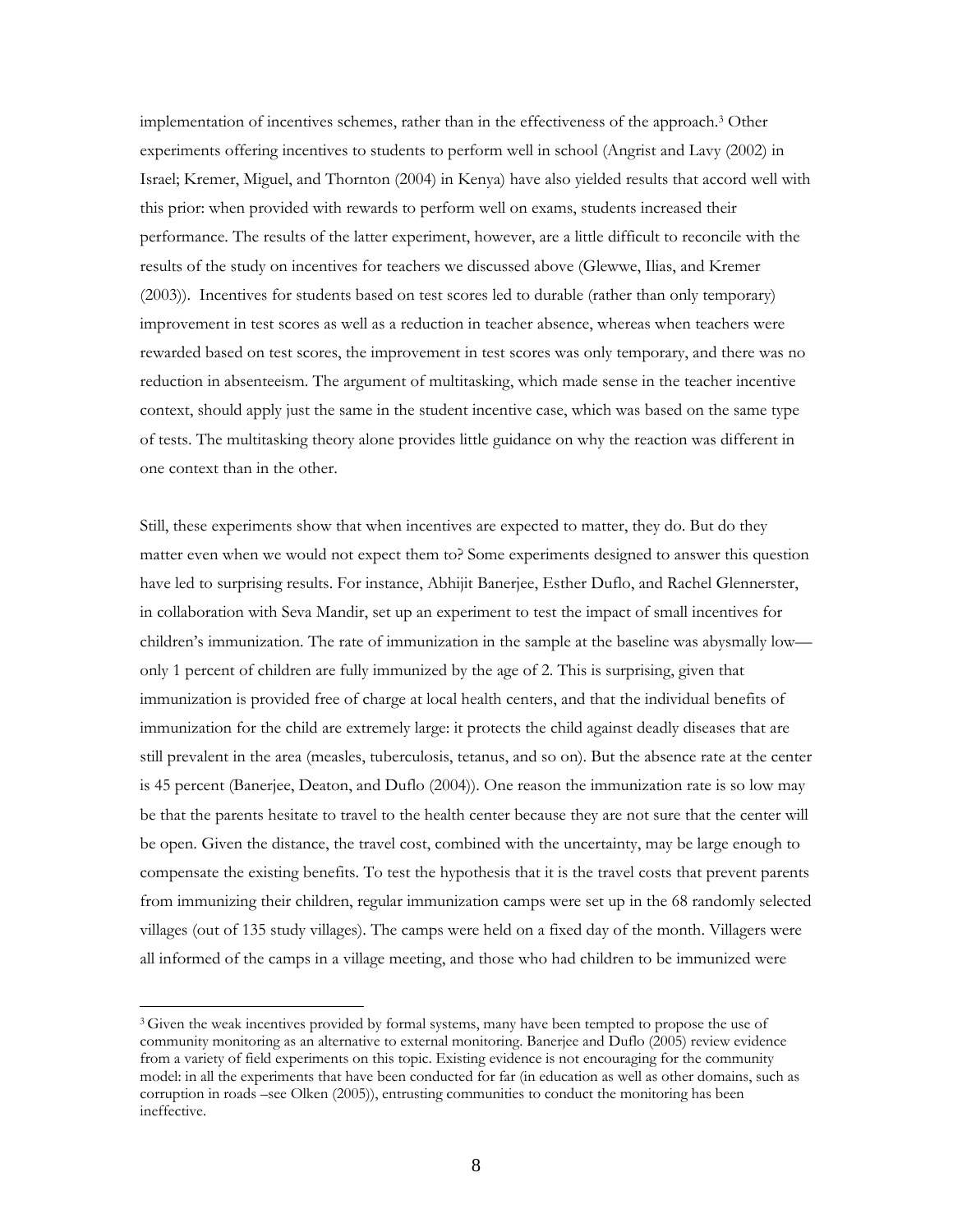reminded of the camp by a health worker the day before it was held. The health worker also reminded them of the importance of immunization. The health worker (usually a man) had an incentive to do his job as well as possible, since he was paid as a function of the number of children immunized. In half of these camps, mothers were additionally given a kilogram of lentils (a value of 20 rupees) for each immunization received by a child under 2. (Children under 5 would still be immunized in the camp, but the mother would not receive an incentive for them). The incentive was small and unremarkable (lentils are a staple of the local diet). If the cost of immunization was the main barrier, immunization rates should immediately increase when the camps are set up, and the incentive should not matter very much. Even though the experiment is still ongoing, the preliminary results very clearly indicate that the story is more complicated. While the camps are well attended, and are indeed associated with an increase in immunization rates, the attendance is more than five times as large in camps where the lentils are distributed. This increase in attendance is due to crowding in: people traveling a fair distance from other villages; and to the increase in the probability of being immunized among children in villages hosting the camps. A survey of immunization rates among children 0 to 2 years old conducted on 30 families randomly selected from among families in all 135 villages showed the following: In control villages, 4 percent of the 0 to 2-year-olds are "on target" (i.e. they have received the recommended immunization for their age). In villages hosting the camps, 22 percent are "on target." And in the villages participating in the incentive scheme, over 40 percent are "on target," even though the camps have often not been in existence long enough for all the 0 to 2-year-olds to have "caught up" if they started late. A small incentive associated with an activity that has very high returns in the future leads to a very large change in behavior. Either people are not aware of the benefits of immunization (even after they are informed in one large meeting, and reminded of it every month), or, more likely, they tend to delay activities that are a little bit unpleasant in the present (they still need to take a few hours off to take the child to the clinic; immunization makes children cry) even if they have very large returns in the future. For a large number of people, the small but immediate reward is sufficient to solve this problem, whereas a direct subsidy of the activity fails to convince them. Similar results have been found in other contexts. Thornton (2005) finds that very small rewards induce large changes in the probability that someone decides to return to a clinic to find out the results of a (free) HIV-AIDS test. This difference in response indicates that even though individuals are responsive to incentives, they give much more weight to short-term gains. This could be due to a lack of information about what the long-term gains really are, resulting in a very flat indifference curve. Another explanation may be that people have either extremely high discount rates, or more likely, discount rates that are inconsistent over time, with a strong preference for the present. Thus, even when an activity is subsidized to the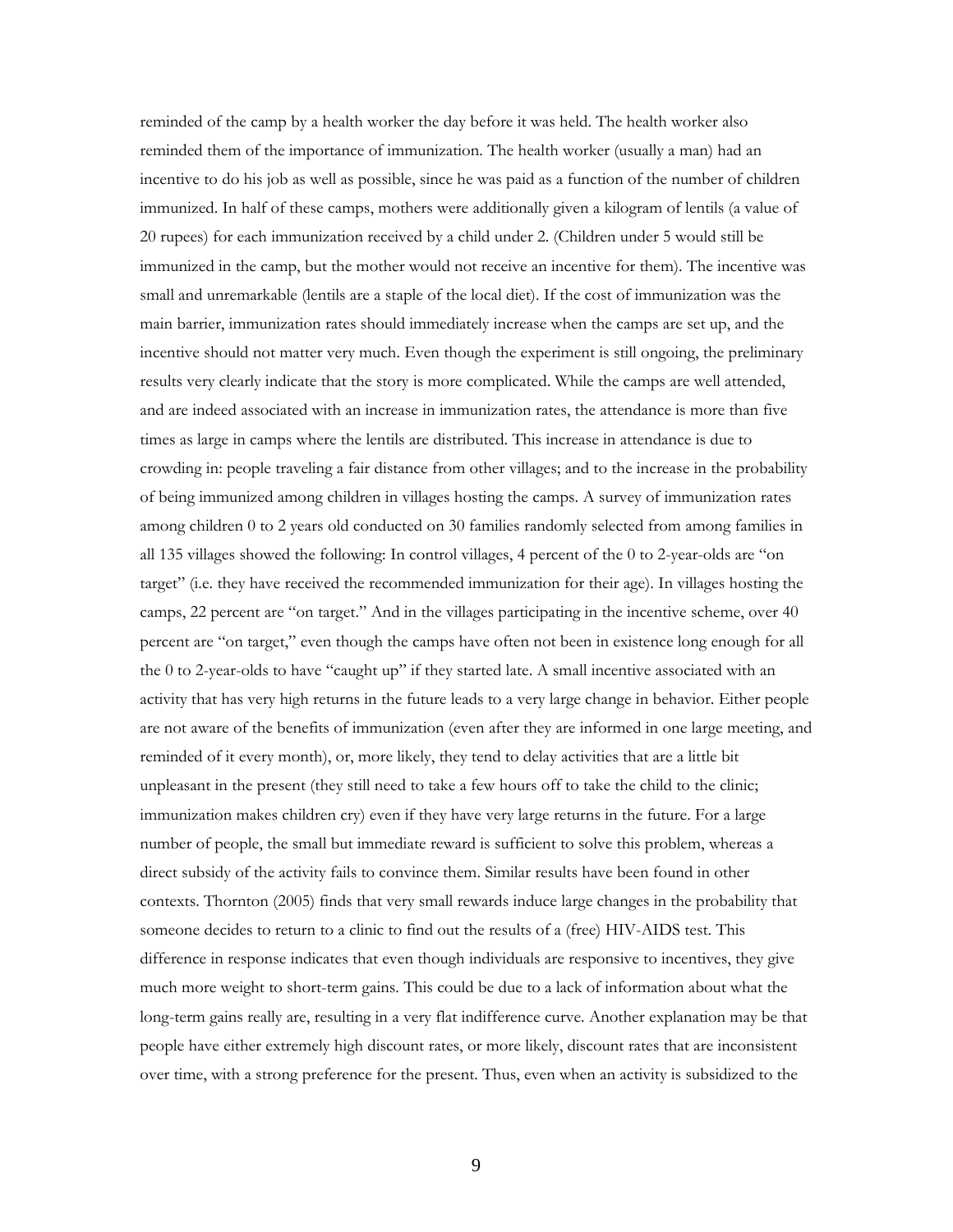point where the cost of undertaking it cannot be reduced further, the small, short-term cost does prevent people from participating in it unless the cost is balanced by an equally small reward.

What have we learned from experiments on incentives so far? People seem to be extremely responsive to incentives. They seem particularly responsive to incentives that lead to an immediate reward, relative to large gains in the future, suggesting deviation from the exponential utility model. New experiments should be designed to push this point further. Would people be responsive to delayed incentives if they were given more information or if the incentives were made more salient? Or is it the delayed character of the reward that creates this wedge between a small immediate reward and a large gain in the future?

#### 2) Learning and social effects

The extent to which people learn from each other is a central question in development economics. In particular, the diffusion of new technologies through social networks (neighbors, friends, and so on) has been, and continues to be, intensively studied. The impact of learning on technology adoption in agriculture has been studied especially carefully. Besley and Case (1994) showed that in India, adoption of high-yield variety (HYV) seeds by an individual is correlated with adoption among his neighbors. While this could be due to social learning, it could also be the case that common unobservable variables affect adoption of both the neighbors. To address this issue, Foster and Rosenzweig (1995) focus on profitability. During the early years of the Green Revolution, returns from HYV seeds were uncertain and depended on adequate use of fertilizer. The paper shows that in this context, the profitability of HYV seeds increased with past experimentation, by either the farmers or others in the village. Farmers do not fully take this externality into account, and there is therefore underinvestment in the new technology. In this environment, the diffusion of a new technology will be slow if the neighbors' outcomes are not informative about the individual's own conditions. Indeed, Munshi (2004) shows that in India, in adopting HYV rice, a grain characterized by much more varied conditions, farmers displayed much less social learning than with HYV wheat.

But all these results could still be biased in the presence of spatially correlated profitability shocks. Using detailed information about social interactions, Conley and Udry (2003) distinguish geographical neighbors from "information neighbors"—the set of individuals from whom an individual neighbor may learn about agriculture. They show that pineapple farmers in Ghana imitate the choices (of fertilizer quantity) of their information neighbors when these neighbors have a good shock, and move further away from these decisions when they have a bad shock. Conley and Udry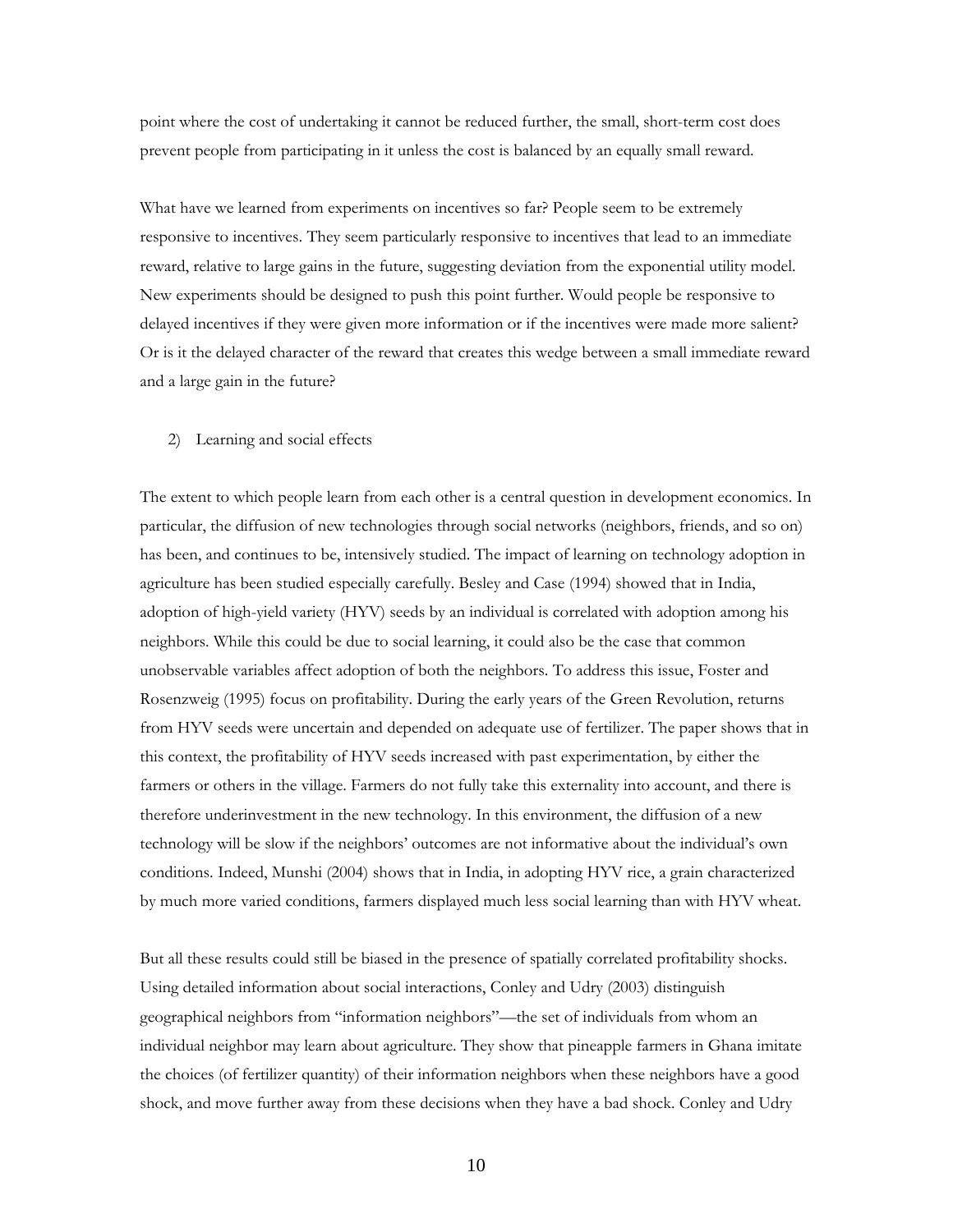try to rule out the fact that this pattern is due to correlated shocks by observing that the choices made on an established crop (maize-cassava intercropping), for which there should be no learning, do not exhibit the same pattern.

All these papers seek to solve what Manski (1993) has called the "reflection problem": outcomes of neighbors may be correlated because they face common (unobserved) shocks, rather than because they imitate each other. This problem can be solved, however, using an experimental design where part of a unit is subject to a program that changes its behavior. The ideal experiment to identify social learning is to exogenously affect the choice of technology of a group of farmers and to follow subsequent adoption by themselves and the members of their network.

Duflo, Kremer, and Robinson (2005) performed such an experiment in Western Kenya, where less than 15 percent of farmers use fertilizer on their maize crop (the main staple) in any given year, despite the official recommendation (based on results from trials on experimental farms), as well as the high returns (estimated to be greater than 100 percent in these farmers' conditions). In each of six successive seasons, they randomly selected a group of farmers (among the parents of children enrolled in several schools) and provided them with fertilizer and hybrid seeds sufficient for small demonstration plots on their farms. Field officers from ICS Africa guided the farmers throughout the trial, which was concluded by a debriefing session. In the next season, the adoption of fertilizer by these farmers was about 10 percent higher than that of farmers in the comparison group. (Over time, the difference between treatment and comparison farmers declined). However, there is no evidence of any diffusion of this new knowledge: people listed by the treatment farmers as people they talk to about agriculture (their "contacts") did not adopt fertilizer any more than the contacts of the comparison group. Note that this is very different from what would be obtained if one simply regressed a farmer's adoption on his contacts' adoption. The difference suggests that the omitted variable bias, which many of the studies quoted above worried about, is indeed serious: a farmer who has one more contact that uses fertilizer is 10 percent more likely to use it himself in a given season (and this coefficient is significant).

To understand the lack of learning revealed by these results, it is necessary to "unpack" various reasons that may prevent farmers from learning from each other. Note that the trials gave the farmers the opportunity to experiment with fertilizer on their own farms, but it also provided them with additional inputs: the fertilizer was applied with the help of an ICS field officer, who also visited the farmers regularly and helped the farmers compute their rate of return and gave information on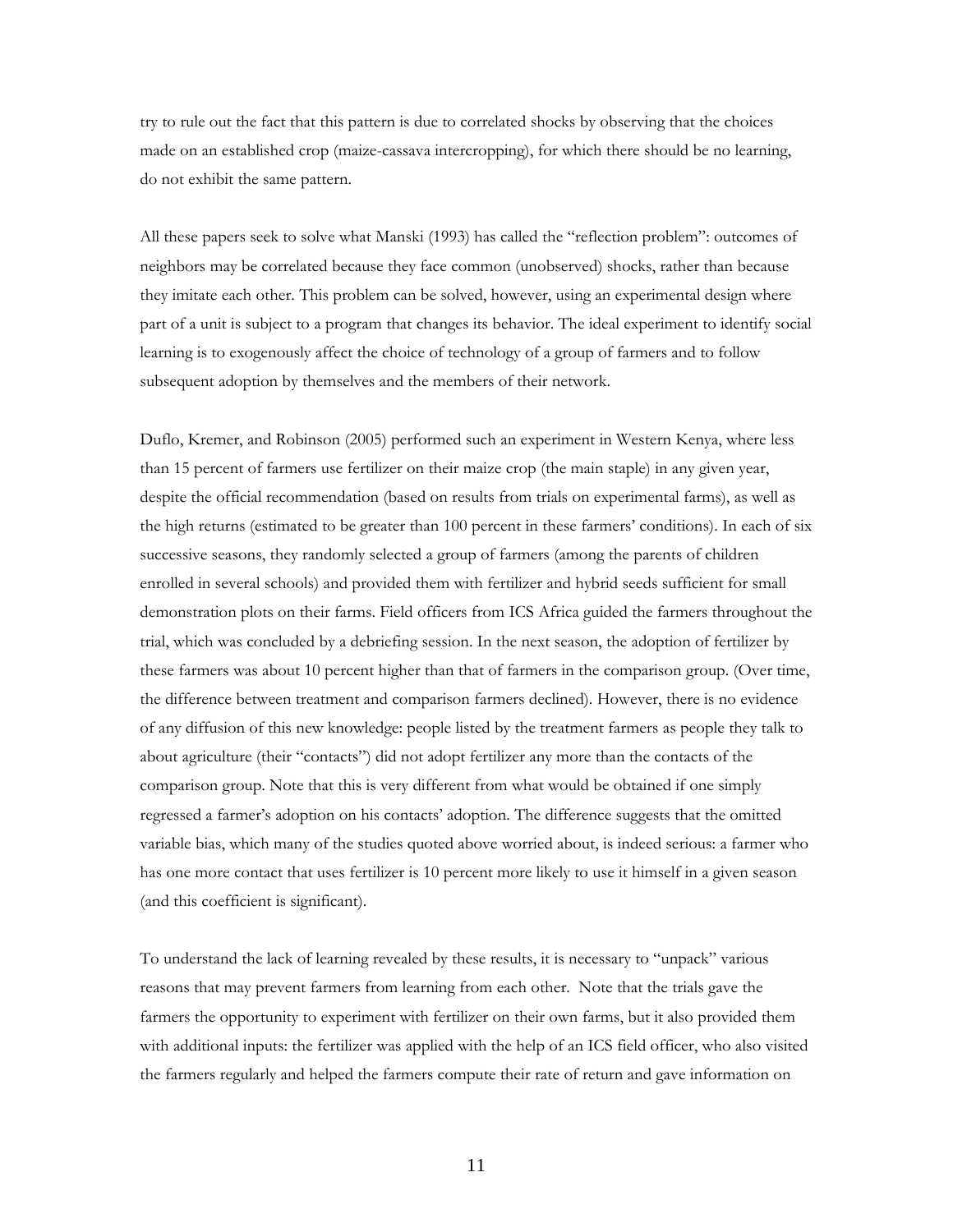results obtained by others at the end of the intervention. The neighbors did not get the benefit of this information.

To distinguish the effect of learning by doing from the effect of the additional information provided, two additional experiments were conducted. In the first, designed to evaluate the impact of learning by doing, each farmer was provided with a starter kit consisting of either enough fertilizer or enough fertilizer and hybrid seeds for a 30-square-meter plot. Farmers were instructed that the kit was sufficient for this amount of space, and they were given twine to measure two plots of the relevant size. Beyond this, there was no monitoring of whether or not (and how) the farmers used the starter kit. Starter kits have been used elsewhere: for instance, the Malawian government distributed 2.86 million such packs beginning in 1998. In the ICS program, field staff explained how to use the inputs but did not formally monitor or measure the yields. Relative to the comparison group, farmers who were provided starter kits were 12 percentage points more likely to use either fertilizer or hybrid seeds. Learning by doing alone seems to affect fertilizer use by about as much as learning from an experiment conducted in one's own field.

The other component of the agricultural trial was that the demonstrations were conducted on the farmer's own plot. If different plots have different characteristics (soil quality, slope, and so on), the learning gained on one farm may not be very useful for a neighbor as it is for the farmer himself. To evaluate the impact of this component, ICS randomly selected one of the farmer's "agricultural contacts" for an invitation to take part in the key stages of the trial (notably planting, harvesting, and the discussion of profitability). After one season, adoption was 17.8 percentage points higher in the first group. This suggests that the effect of watching a demonstration on someone else's plot is as large as the effect of experimenting on one's own plot. It is possible to learn from others.

This last result suggests that if farmers talked to each other, they would be able to learn from each other's experience: the shocks to a farmer's plot are not so large that they make learning impossible. This did not seem to happen, which suggests that the remaining explanation is either that farmers do not talk very much to each other about agriculture, or that they do not trust each other (and they trust the outside (and impartial) experimenter more). The former hypothesis was corroborated by interviewing farmers about themselves and their neighbors and contacts on key parameters of agriculture (date of planting, whether or not the neighbor uses fertilizer, whether or not the neighbor participated in an agricultural trial), and cross-examining the answer: most farmers are either unable to answer regarding their friends or neighbors, or give the wrong answer. Farmers do not appear to know much about each other at all.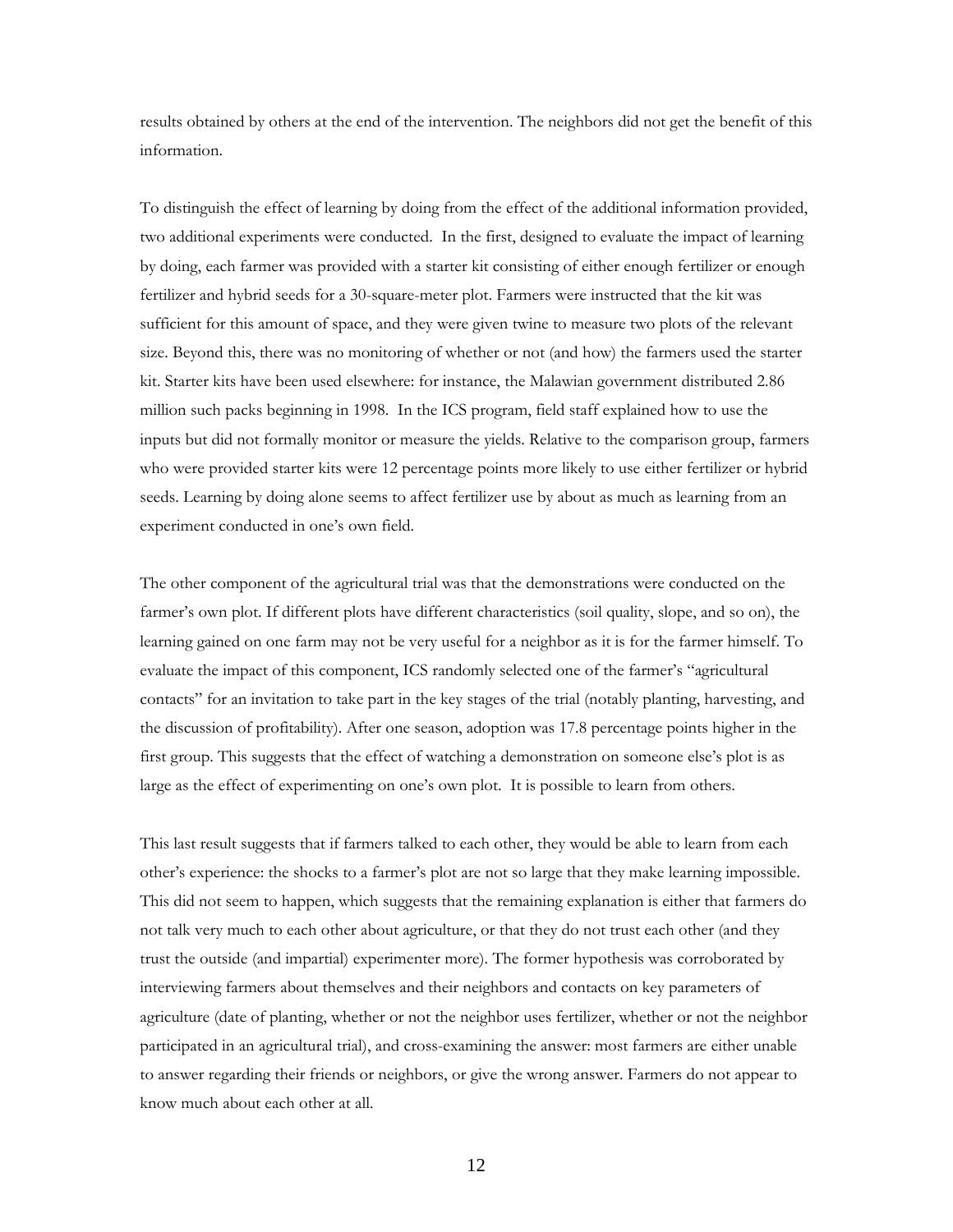If there is diffusion in Ghana and India, but not in Kenya, then there may be another type of externality and source of multiple steady states: when there is very little innovation in a sector, there is no news to exchange, and people do not discuss agriculture. As a result, innovation dies out before spreading, and no innovation survives. When there is a lot of innovation, it is more worthwhile to talk to neighbors, and innovations are in turn more likely to survive.

It is worth noting that, given the accumulated evidence about social learning, the "file drawer bias" would have probably led to the burial of the initial results of "no learning" if they had been obtained in a regression, rather than in an experiment. In a non-randomized study, the researchers would probably have concluded they had done something wrong, and there was nothing interesting in these results. Instead, the initial results of "no learning" prompted a series of additional experiments that helped shed light on the finding. The combination of several experiments examining various aspects of the question should, at a minimum, move our priors about the strength of these effects.

An even more surprising result is obtained by Kremer and Miguel (2003). They use a very similar design in the context of a program to fight intestinal worms in Western Kenya. The program was randomly phased in among three groups of schools, where treatment started in different years (Group 1 started the first year, Group 2 the following year, and finally Group 3 the final year). Because the schools were randomly assigned to each group, conditional on the total number of friends a child had, the number of friends she had in "early treatment" (Group 1 or 2) or "late treatment" (Group 3) schools was exogenous. In 2001 (when the program was just starting in the late treatment schools), the researchers conducted a survey on the number of friends that parents and children in the study schools had in various schools. They then regressed the probability of a child taking the treatment on the number of friends that a child (or her parents) had in the early and late treatment schools, after conditioning on total number of friends the child had and the number of friends she had in her own school. Surprisingly, they found that the more friends a child (or her parents) had in the early treatment schools, the *less* likely she was to take the treatment herself: for each additional social link to an early treatment school, a parent's child is 3.1 percentage points less likely to take the drugs. Further, the effect is too large to be explained by the health externalities effect (if my friend takes the treatment, I do not need to take it). Instead, the researchers attribute it to overoptimistic priors of the family regarding the private health benefits of taking the treatment. When a child's friend takes the medication and does not instantly get much better, the parents actually learn that the medication is less effective than they thought.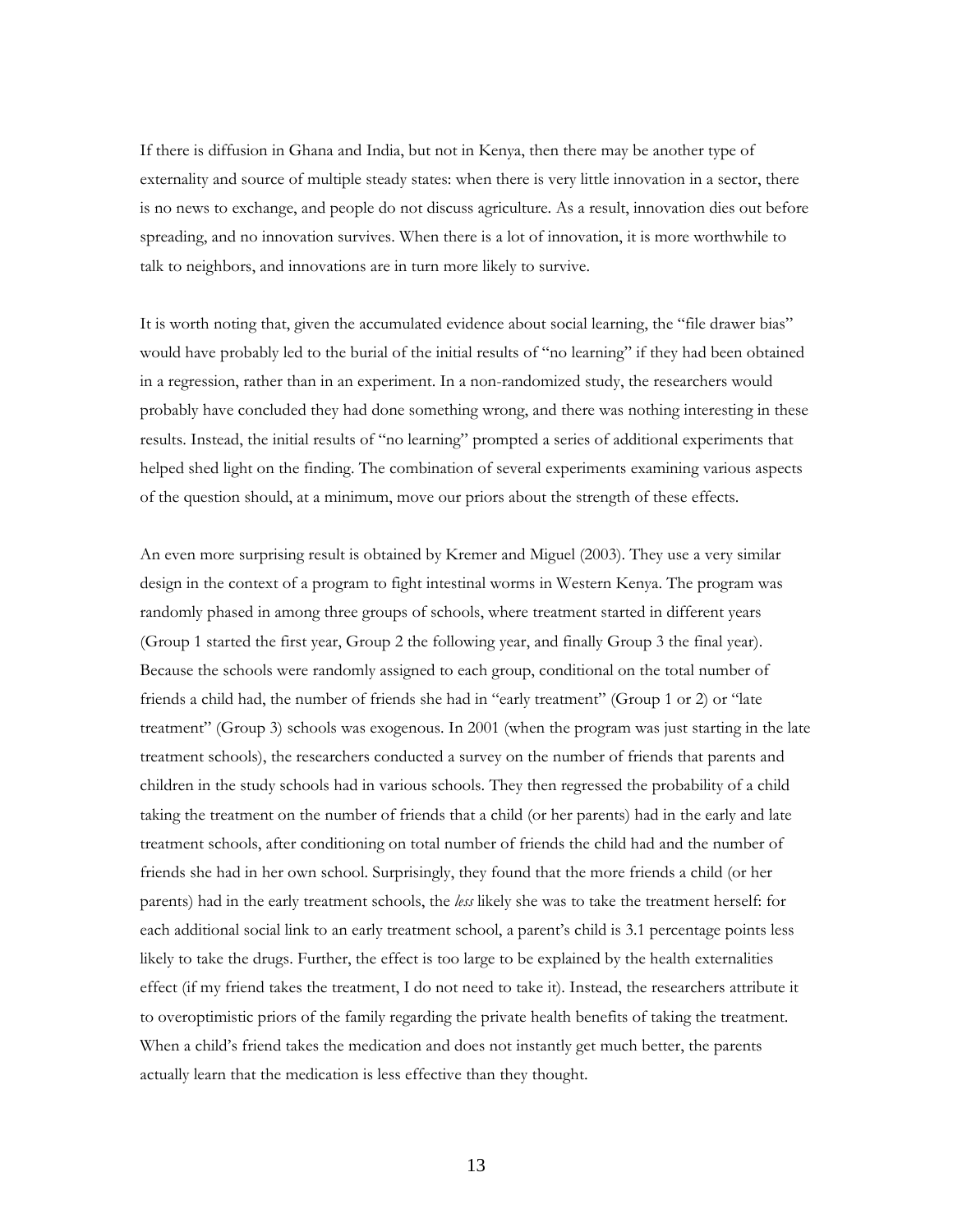Importantly, replicating the usual "due diligence" specifications without using the randomization, produces dramatically different results: when a child's take-up is regressed on average take-up in her school, there is a very significant positive relationship. The correlation is stronger with the take-up in the child's own ethnic group (as in Munshi and Myaux (2002), which uses this strategy as a way to attempt to correct for bias), and there is still a positive correlation between take-up among the child's friends and own take-up. The "effect" is also stronger when more of the child's classmates report a positive experience with the medicine (as in Conley and Udry (2003)), though this difference is not significant.

The experiments reviewed in this section address a very important question for development economics, and solve an identification problem that has proved extremely difficult to address with observational data alone. In both cases, the results differ quite markedly from what the observational studies had found, even when using the same "robust" strategies. These two experiments are clearly insufficient to invalidate prior evidence: they took place in a different setting, and they are both consistent with theoretical models where there is social learning in some conditions but not others.4 The fact that they are able to replicate the results of previous studies in the same population where they find very different experimental results is, however, troubling: here we cannot argue that it is because the context is different that the results are different. The difference has to come entirely from the methodologies and the assumptions, and implies that the identification assumptions made by the other studies would be violated in this context. In order to believe the previous studies, we now need to believe both that the effects are different and that the assumptions that are invalid in one case are valid in the others. While there is a good a priori argument to make about the former, it is much less clear we can convincingly argue the latter: the argument made by Munshi and Myaux (2002) about communication within and across religious groups, for example, could be essentially replicated for school children of different ethnic groups in Kenya. These experiments make both a methodological point and a substantial point: they cast doubt on the previously "accepted" methodologies, and require revisiting the generally agreed upon notions about social learning.

3) Time inconsistent preferences; demand for commitment and savings

 $\overline{a}$ 

<sup>4</sup> Moreover, it is not the case that no experiment finds any trace of social learning: Duflo and Saez (2003), who conducted the first experiment to implement this design, found very strong social effects in the case of 401k participation in the U.S., consistent with previous non-experimental evidence (Duflo and Saez (2002)). In the case of neighborhood effects on teenager schooling and crime in the U.S., however, experimental evidence suggests that they are much smaller (or even perverse as in this case) than non-experimental evidence would suggest (Kling and Liebman (2005)).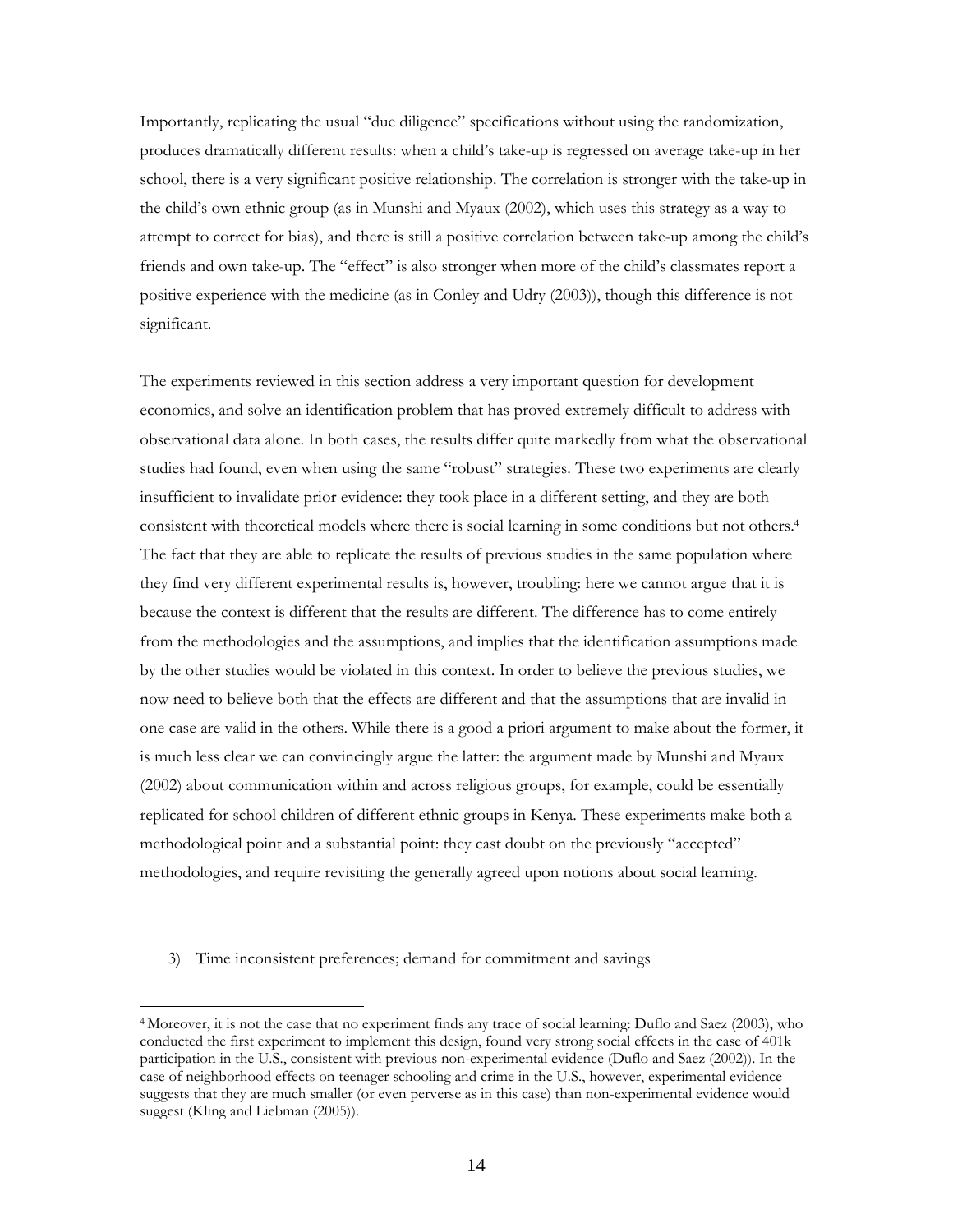Behavioral economists and psychologists have extensively studied the phenomenon of timeinconsistent preferences. In particular, lab experiments and survey questions have all shown that individuals are impatient in the present and patient in the future: for example, many people who would refuse to get \$110 tomorrow instead of \$100 today are happy to get \$110 in 31 day versus \$100 in 30 days. This phenomenon (short-run impatience, long-run patience) is often modeled as discount rates that vary with horizon. People have a very high discount rate for short horizons (decisions about now versus the future), but a very low one for distant horizons. This is often called hyperbolic discounting (Strotz 1956, Ainslie 1992, Laibson 1997). Banerjee and Mullainathan (2005) propose a different model of time-inconsistent preferences, where the individuals must resist immediate temptation (for example, a cousin is sick and wants money now, and it is painful to refuse, even though saving for your children's school fees is the rational decision to make in the long run). Their model makes it explicit that time-inconsistent preferences may arise from the dynamic social context in which individuals are plunged. Time-inconsistent preferences constitute one of the key theories of behavioral economics, and Mullainathan (2005) makes a very convincing argument that they are likely to be central to our understanding of many problems in developing countries, ranging from education to savings.

Yet, while the existence of time-inconsistent preferences is well established in the lab, and while there are institutions (such as ROSCAs in developing countries, 401k plans with withdrawal penalties and Christmas clubs in developed countries) which are consistent with such preferences, there was until recently a dearth of direct evidence of their practical relevance. A key question when analyzing the consequences of these preferences is whether people are sophisticated or naïve in how they deal with their temporal inconsistency. Sophisticated people would recognize the inconsistency and (recursively) form dynamically consistent plans. In other words, they would only make plans that they would follow through on. Naïve people, on the other hand, would not recognize the problem and would make plans assuming that they'd stick with them, only to abandon them when the time comes. Sophisticated hyperbolic discounters will therefore have a demand for commitment devices, whereas naïve hyperbolic discounters will not.

Two recent experimental studies directly test this prediction. Ashraf, Karlan, and Yin (2006) designed a commitment savings product for a small rural bank in the Philippines. Individuals could restrict access to the funds they deposited in the accounts until either a given maturity or a given amount of money was achieved. Relative to standard accounts, the accounts carried no advantage other than this feature. The product was offered to a randomly selected half of 1,700 former clients of the bank.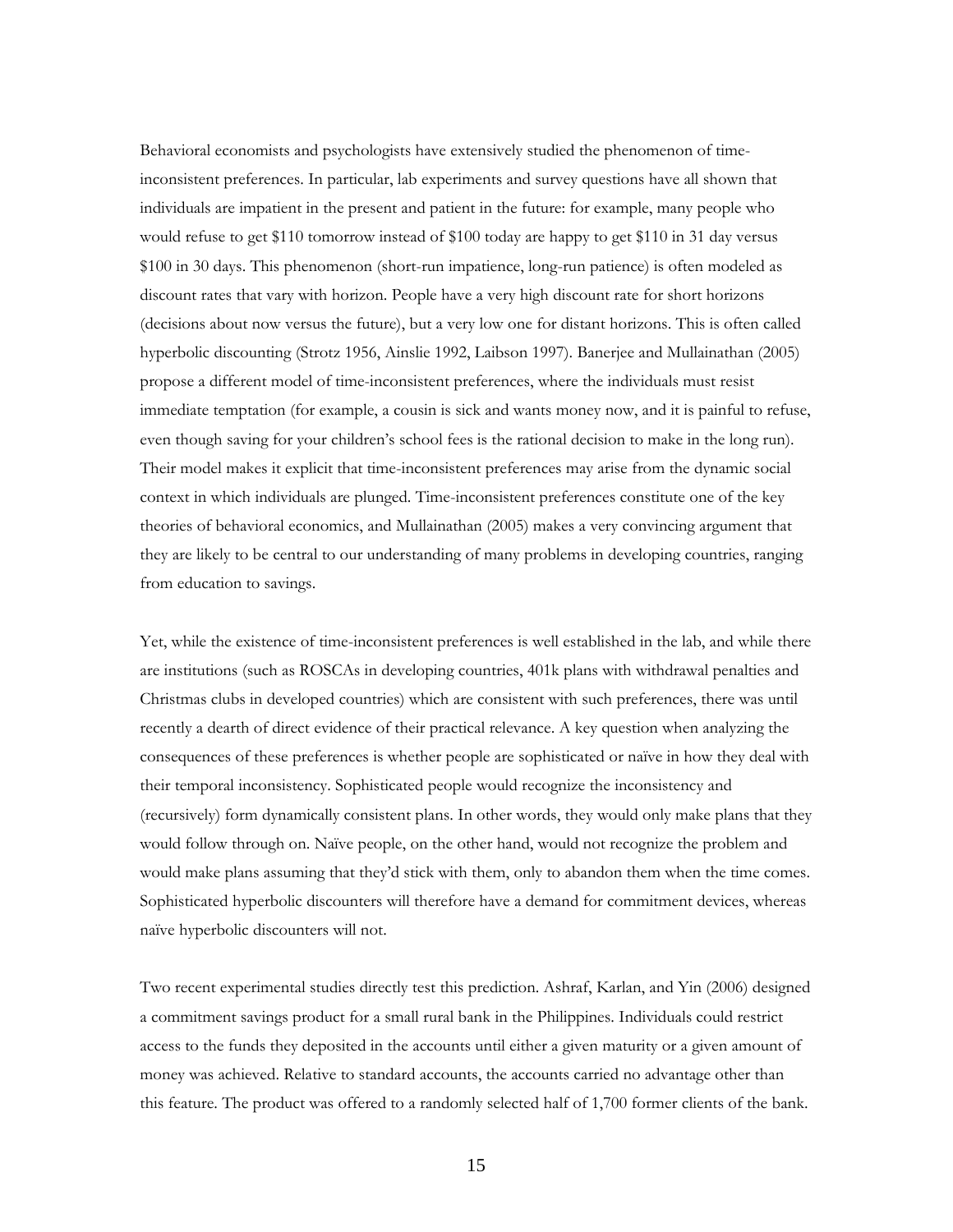The other half of the individuals were assigned either to a pure control group or to a group who was visited and given a speech reminding them of the importance of savings.

Relative to the control group, those in the treatment group were 28 percentage points more likely to open a savings account after six months, and their savings increased by 47 percentage points more. The effects were even larger after one year. Prior to offering the products, the experimenters asked the standard hypothetical preference-reversal questions. They found that among women, those who had more tendency to exhibit preference-reversal were also the most likely to take up the product. This study leaves some important points somewhat unresolved: First, the effect of the "marketing" treatment (where the clients were just reminded of the importance of savings and could open a regular account) is also positive, quite large, and it is not possible to statistically distinguish the effect of the commitment savings treatment from the effect of the marketing treatment. Second, the fact that the time-reversal questions predict seed take-up for women, but not for men, is not something that was predicted by the theory.

However, this is one of the few studies that link "lab" evidence to real behavior (other studies in a development context include Binswanger (1980)—followed by many similar exercises in other contexts—and Karlan (2005)). Moreover, this is the first study where the real-life outcome that was studied (the take-up of a commitment savings product) was studied in the context of a randomized experiment. In addition to the substantive points (individuals do take up commitment savings products when they are offered to them, and do set up meaningful targets; they save at least as much with those as with a regular reminder, and probably more), the study makes a methodological contribution regarding the usefulness of time-reversal questions. While the conclusion of the authors is that the results do reflect time-inconsistency in preferences, the results for men suggest that they need more probing before they can be widely used in this way.

Duflo, Kremer, and Robinson (2005), as part of the project discussed earlier, also set up experiments to test whether there is a demand for commitment savings for fertilizer use for maize crop in Western Kenya. They observed that many farmers *plan* to use fertilizer in the next season, or later in the season, but very few end up doing it. The reason they give most frequently is that they have no money when the time come to buy it. Maize crop in Kenya is harvested in two seasons, long and short rain. Fertilizer is administered either at planting (a few weeks after harvest) or at top dressing (a few weeks later, when the maize is knee-high). A farmer needs to save enough between harvest and planting or top dressing to be able to use fertilizer. Over several seasons the researchers worked with ICS to develop, refine, and test in randomized settings a commitment product (called SAFI—Saving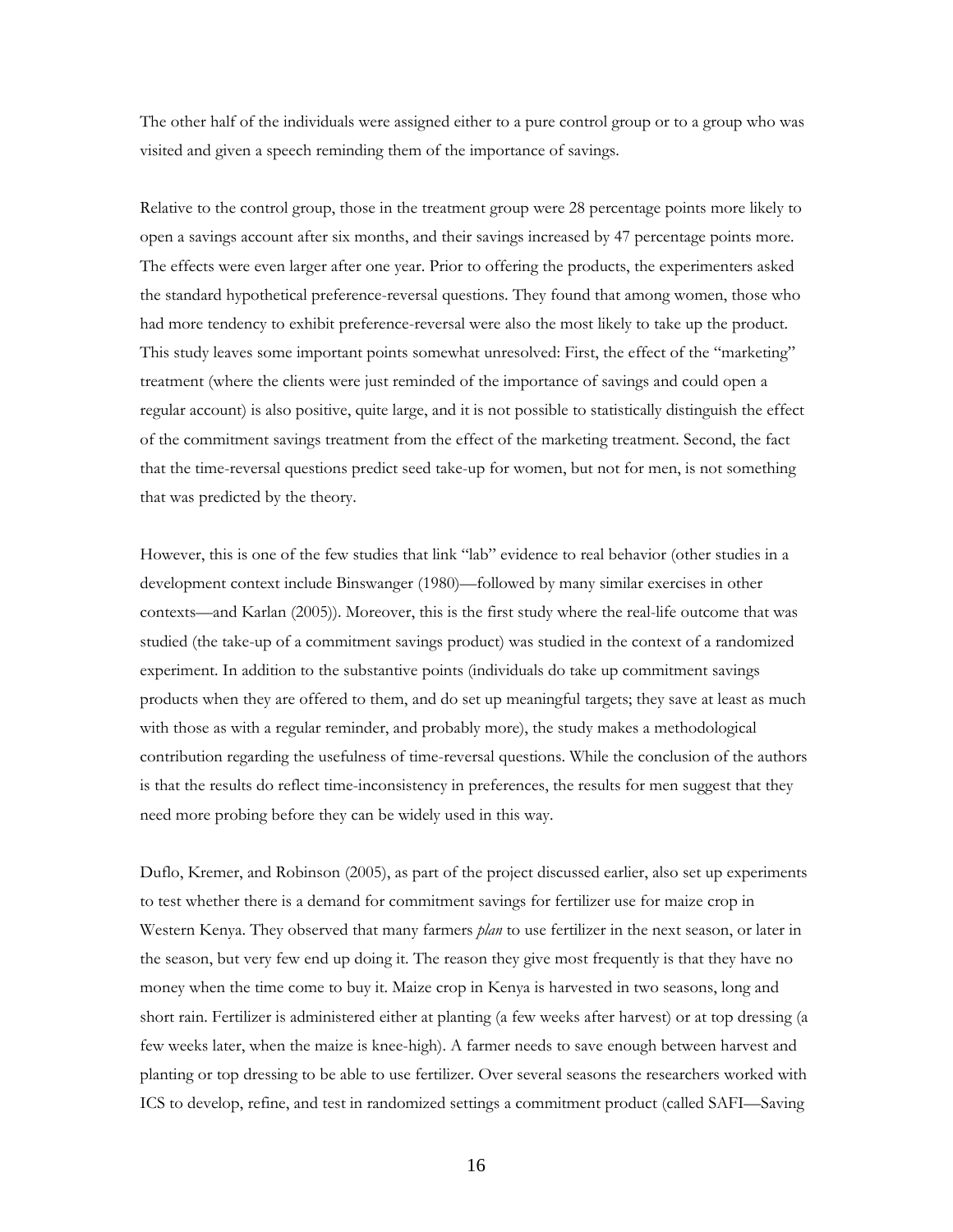and Fertilizer Initiative—*safi* means "pure" in Swahili) for farmers. Each season, a farmer is visited at harvest time, and is given the offer to buy a voucher for fertilizer, valid for whenever he or she wants to redeem it. The voucher can be paid in cash or in maize. The maize is bought at harvest price (a low price), and the fertilizer is sold without a discount. The only advantage to the farmer, in addition to the value of deciding now to use fertilizer later, is that the fertilizer is delivered to his farm, and that the maize is also purchased at his farm.

The final experiment (conducted in 2004) followed a design that allows the testing of several hypotheses. The SAFI program was offered to a group of 420 farmers, randomly selected. In addition, 293 farmers were visited at fertilizer application time. Half of them were offered exactly the same deal. Half of them were offered a 50 percent discount on the fertilizer. Comparing the take-up of the offer to purchase fertilizer in the "visit" group to that in the "SAFI" group allows the researchers to test whether the timing of the decision to purchase the fertilizer is important (as opposed to the free delivery and the ability to sell maize). Comparing the take-up of the offer in the SAFI group to that in the subsidy group lets the researchers benchmark the value of the early purchase relative to a subsidy. In the SAFI group, 40 percent of the farmers bought a voucher for fertilizer. In the subsidy group, 45 percent did. In the visit group, 21 percent did. The impact of an early offer to buy fertilizer at full price is therefore almost as large as the impact of getting the fertilizer at a 50 percent reduced price.

Another feature of the experiment allows the researchers to distinguish whether buying fertilizer when offered at the time of harvest is just another instance of the farmer succumbing to temptation (or because chasing away someone who asks you to buy fertilizer is not pleasant, so if you have the money you may as well just buy it), rather than a rational decision to set aside money for fertilizer use. Before harvest, a field officer visited all farmers to find out when their harvest was. For a group of farmers, they also asked them whether they would be interested in such a product (where ICS sells and delivers fertilizer to them) and if yes, when they should come. This visit takes place in the "hungry season," when farmers have no money. If they just wanted to be nice to the interviewer, but never intended to buy fertilizer (and they knew they would buy it if he were to "tempt" them with it when he arrived at harvest time and they had money), they could tell the interviewer to go away and to come back at planting time. In fact, almost all of the farmers did ask him to come back at some point. However, 44 percent of them asked the field officer to come back at harvest time (rather than at planting time), and most of these farmers eventually bought fertilizer (almost none of the people who asked them to come at planting or top dressing time ended up buying fertilizer). The resulting take-up of the SAFI offer under the "choice of timing" condition was exactly the same as that under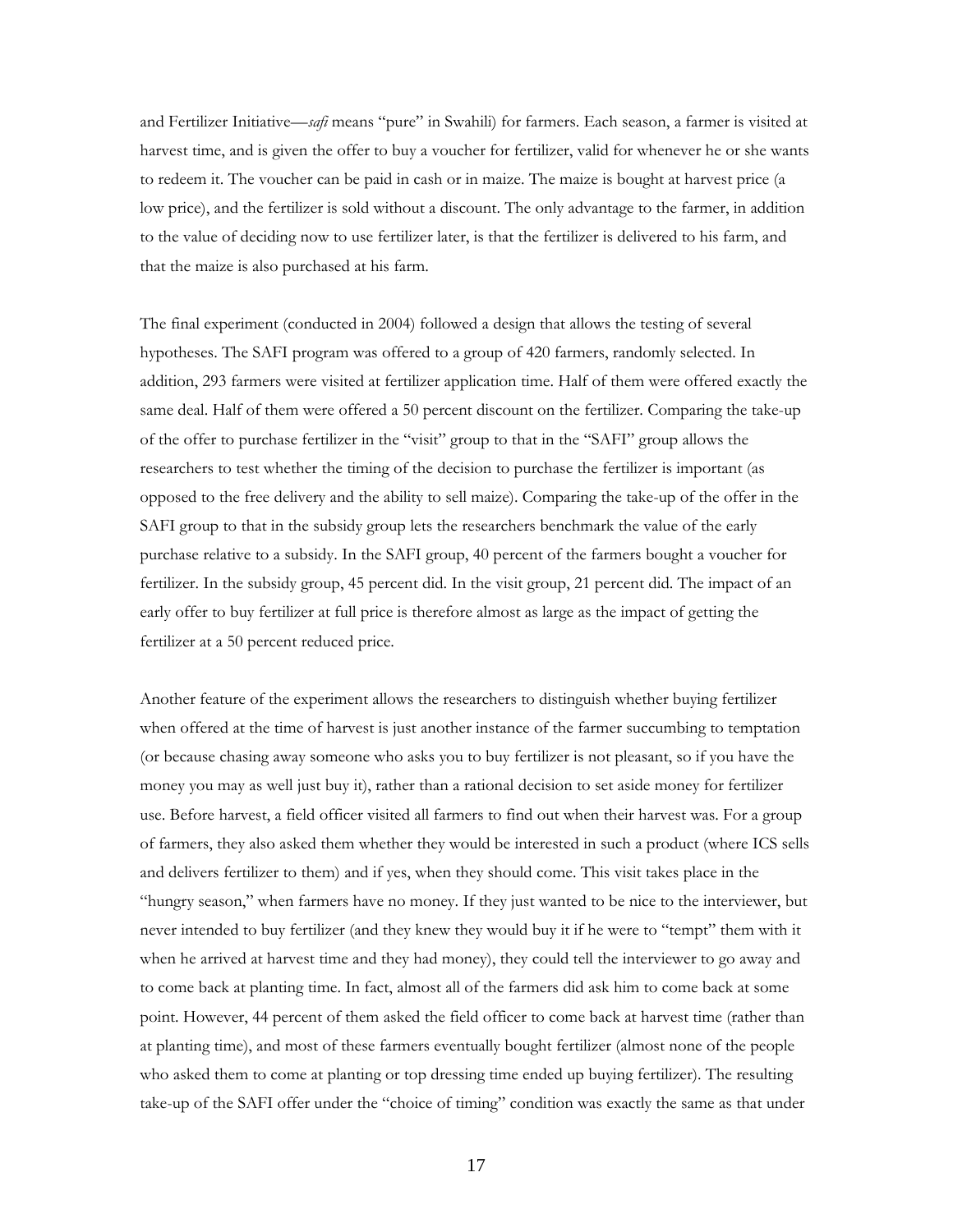the "no choice" condition, suggesting that the decision was a rational one, rather than due to farmers succumbing to pressure at harvest time.

Up to this point, the results seem to vindicate the hypothesis that agents are sophisticated hyperbolic discounters who understand the value of commitment. Interestingly, however, most farmers requested a very rapid delivery of the fertilizer, and ended up storing it for themselves, rather than letting the NGO store it and deliver it when they needed it. Preliminary evidence on adoption suggests that a large fraction of farmers who purchased fertilizer under the SAFI program did use it, suggesting that fertilizer is sufficiently illiquid such that once farmers have it, they manage to hold on to it until they use it. Commitment devices help farmers to save and invest, and they are sufficiently aware of this to take up these devices when offered them. But if farmers can just buy fertilizer and hold on to it, and if they know that they might not end up buying it if they don't do it early in the season, why don't they just buy fertilizer on their own immediately after harvest? This seems at odds with the fact that they themselves seem to know that they will not buy fertilizer if it is delivered to them at planting time (since, under the choice condition, almost half of the farmers request a visit at harvest time). Or why doesn't someone (say, a fertilizer seller) decide to woo customers at harvest time, when they are much more likely to buy it? These questions have prompted a new set of experiments, currently ongoing. In one program, farmers are just reminded at harvest time that if they do not purchase fertilizer right away, they probably will never do it. In one program, they are offered a small discount on fertilizer, with a short deadline (valid only during the immediate postharvest season). The results of these experiments will help disentangle these possibilities.

### **II. Lessons**

With these three examples, I have tried to show that field experiments have led to substantive learning on key questions of interest to economists. Beyond this, the experience gained in these and other projects has led to methodological insights.

1) The field as a lab

The fertilizer experiments described above were designed to test well-defined theories (production function, learning, and time-inconsistent preferences). As each set of new results came in, there was a constant back and forth between the questions that should be asked and the answers that emerged, but each new program was guided by theory. These experiments are examples of using the design of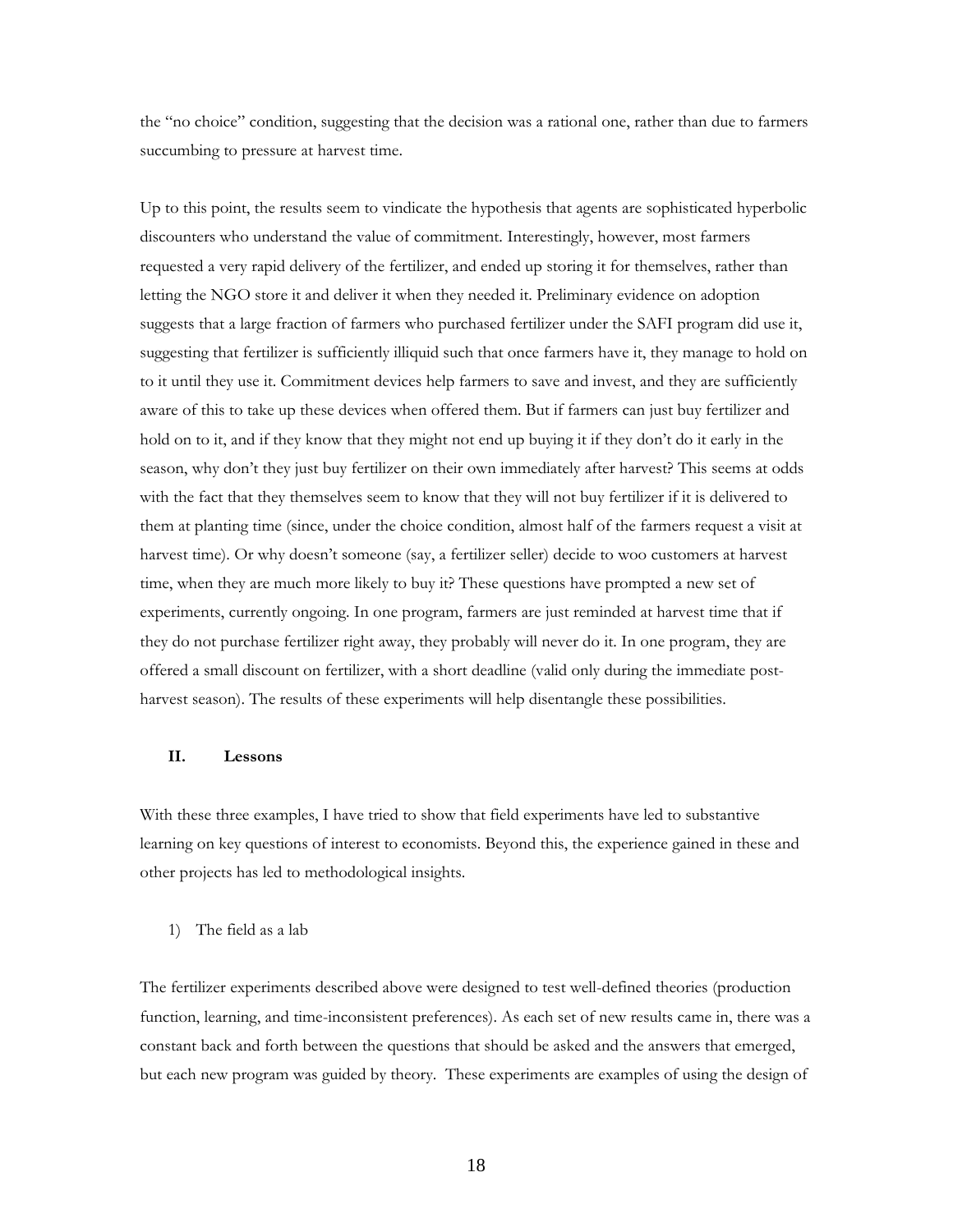programs to answer very specific questions guided by theory. The field is used as a lab where variation necessary to test specific ideas is generated experimentally.

Karlan and Zinman (2005) and Bertrand, Karlan, Mullainathan, Shafir, and Zinman (2005) are two related projects which are excellent examples of using the field as a lab. Both projects were conducted in collaboration with a South African lender, giving small loans to high-risk borrowers, with high interest rates. In both cases, the main manipulation started by sending different direct mail solicitation to different people. Karlan and Zinman (2005) set out to test the relative weight of expost repayment burden (including moral hazard) and ex-ante adverse selection in lending. In their setup, potential borrowers with the same observable risk were randomly offered a high or a low interest rate in an initial letter. Individuals then decided whether to borrow at the solicitation's "offer" rate. Of those that responded to the high rate, half were randomly given a new lower "contract" interest rate when they actually applied for the loan, while the remaining half continued to receive the rate at which they were offered the loan. Individuals did not know beforehand that the contract rate might differ from the offer rate. The researchers then compared repayment performance of the loans in all three groups. This design allows the researchers to separately identify adverse selection effects and ex-post repayment burden effects (which could be due to moral hazard or sheer financial distress ex post). Adverse selection effects are identified by considering only the sample that eventually received the low contract rate, and comparing the repayment performance of those who responded to the high offer interest rate with those who responded to the low offer interest rate. Ex-post repayment burden effects are identified by considering only those who responded to the high offer rates, and comparing those who ended up with the low offer to those who ended up with the high offer. The study found that men and women behave differently: while women exhibited adverse selection, men exhibited moral hazard. This experiment constitutes a significant methodological advance because it shows how simple predictions from theory can be rigorously tested. This is a very powerful design that allows us to quantify the importance of mechanisms that are at the heart of our understanding of credit markets.

Bertrand et al. (2005) apply the same principle (and the same setup) to a broader set of hypotheses, most of them coming directly from psychology. The experiment is overlaid on the Karlan and Zinman (2005) basic experiment: the offer letters are made to vary along other dimensions, which should not matter economically, but have been hypothesized by psychologists to matter for decisionmaking, and have been shown to have large effects in laboratory settings. For example, the lender varied the description of the offer, either showing the monthly payment for one typical loan or for a variety of loan terms and sizes. Other randomizations include whether and how the offered interest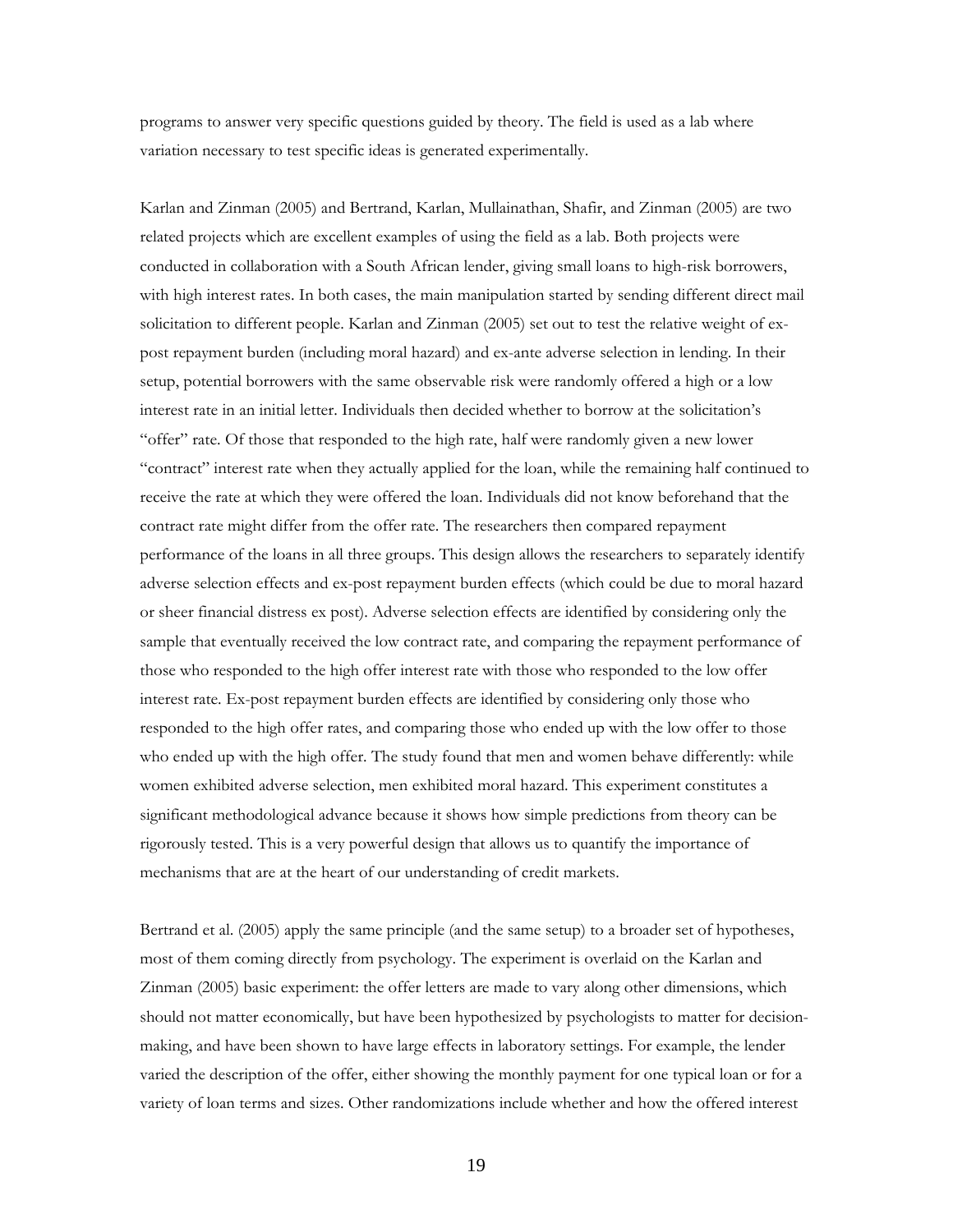rate is compared to a "market" benchmark, the expiration date of the offer, whether the offer is combined with a promotional giveaway, race and gender features introduced via the inclusion of a photo in the corner of the letter, and whether the offer letter mentions suggested uses for the loan. The analysis then compares the effect of all these manipulations. While not all of them make a difference, many do, and some of the effects are large and surprising: for example, for male customers, having a photo of a woman on top of the offer letter increased take-up as much as a 1 percent reduction in the monthly interest rate. In some sense, the juxtaposition of the two experiments may be the most surprising: on the one hand, individuals react as "homo economicus" to information—they are sensitive to interest rates and bad risk accepts highest interest rates (at least among women). On the other hand, these effects are present in the same setting where seemingly anodyne manipulations make a large difference.

The two experiments and many others that have been described in this paper illustrate how development economists have gone much beyond program evaluations to use randomization as a tool, and use the field as a "lab." Compared to retrospective evaluations (even perfectly identified ones), field experiments, when the collaboration with the partner is very close, offer much more flexibility and make it possible to give primacy to the hypothesis to test, rather than to the program that happens to have been implemented. With retrospective evaluations, theory is used instrumentally as a way to provide a structure justifying the identifying assumptions (this is more or less explicit depending on the empirical tradition the researchers belong to). With prospective evaluations, it is the experimental design that is instrumental. This gives more power both to test the theory and to challenge it.

The set of fertilizer experiments also illustrates how experiments can be used sequentially, with each set of results providing the inputs for designing a new round of experiments. Such a set of sequential experiments is conducted on the sample population, and in part, on the same panel of farmers, interviewed many times over the course of the experiment. In the process, the researcher successively builds a panel data set on farmers spanning many time units. Though this design remains fairly rare, it offers interesting possibilities in that the experiments become more relevant as the underlying theory becomes more pertinent, and the richness of the data collected allows the researcher to use the data in many other ways than conducting a simple test of the theory. An open question is whether the population becomes affected by staying too long in a panel and being subject to several experiments. This may eventually reduce the external validity of these findings. I am not aware of systematic research on this issue, however.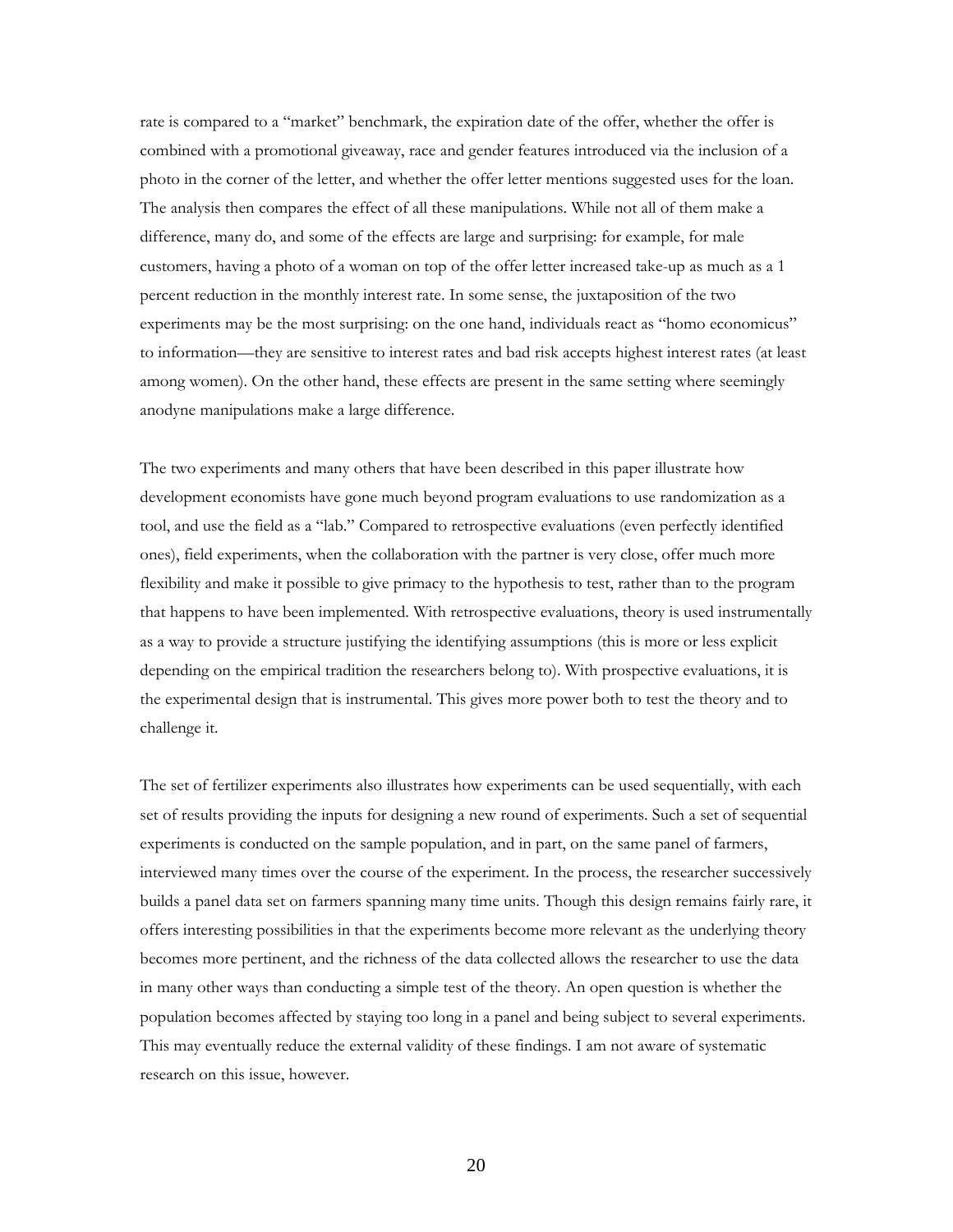Lab experiments share this flexibility. Where field experiments are different from lab experiments, however, is that they take place in a context where people are making important decisions, with high stakes. Economists are often suspicious of lab experiments, because it is not clear that behavior observed in the lab would still apply when people make "real" decisions, or whether they would persist over time. Despite their interest, this criticism often applies to some "field experiments" conducted in the U.S., because they take place in very specific, unusual contexts or on rather marginal decisions. Field experiments in development (and some in developed countries as well) have not suffered from this criticism. In the case of the Bertrand et al. (2005) study, for example, the loan sizes average one third of the borrower's income. In the case of Duflo, Kremer, and Robinson (2005), farmers are making agricultural decisions, about which they have plenty of experience. Thus, the lessons from field experiments in development economics are directly relevant to important issues, and also much more likely to generalize.

Working in the field also allows the researchers to calibrate effects against each other. Duflo, Kremer, and Robinson (2005) and Bertrand et al. (2005) quantify the importance of the "nonstandard" hypotheses against price effect. They both show that these effects are large. Duflo, Kremer, and Robinson (2005) find that the timing of the offer has almost as large an effect on takeup as that of a 50 percent subsidy. Bertrand et al. (2005) found that any one of the psychological manipulations that had an effect had an effect on take-up of the loan roughly equivalent to that of a 1 percent reduction in the monthly interest rate.

Of course, the fact that the research is conducted with real people facing real decisions also puts limits on what can be done: ethical considerations play an important role, as does the imperative to not propose programs to people that do not make any sense to them. In this sense, the field has fewer options than the lab. However, the external validity of asking people to make decisions that would not make any sense in reality is in any case limited.

#### 2) The relationship between theory and experiments

Field experiments, like lab experiments, are often criticized for lacking external validity (see Basu, 2005): they may be giving the right answer about the behavioral response to an intervention in a particular population, but this is not sufficient to infer that the response would be the same if the intervention was somewhat different, or if the population was somewhat different. The latter is because the experiments are often quite localized and specific in focus. There is no way to generalize the results without recourse to some theory that is external to the experiment (for example, a sense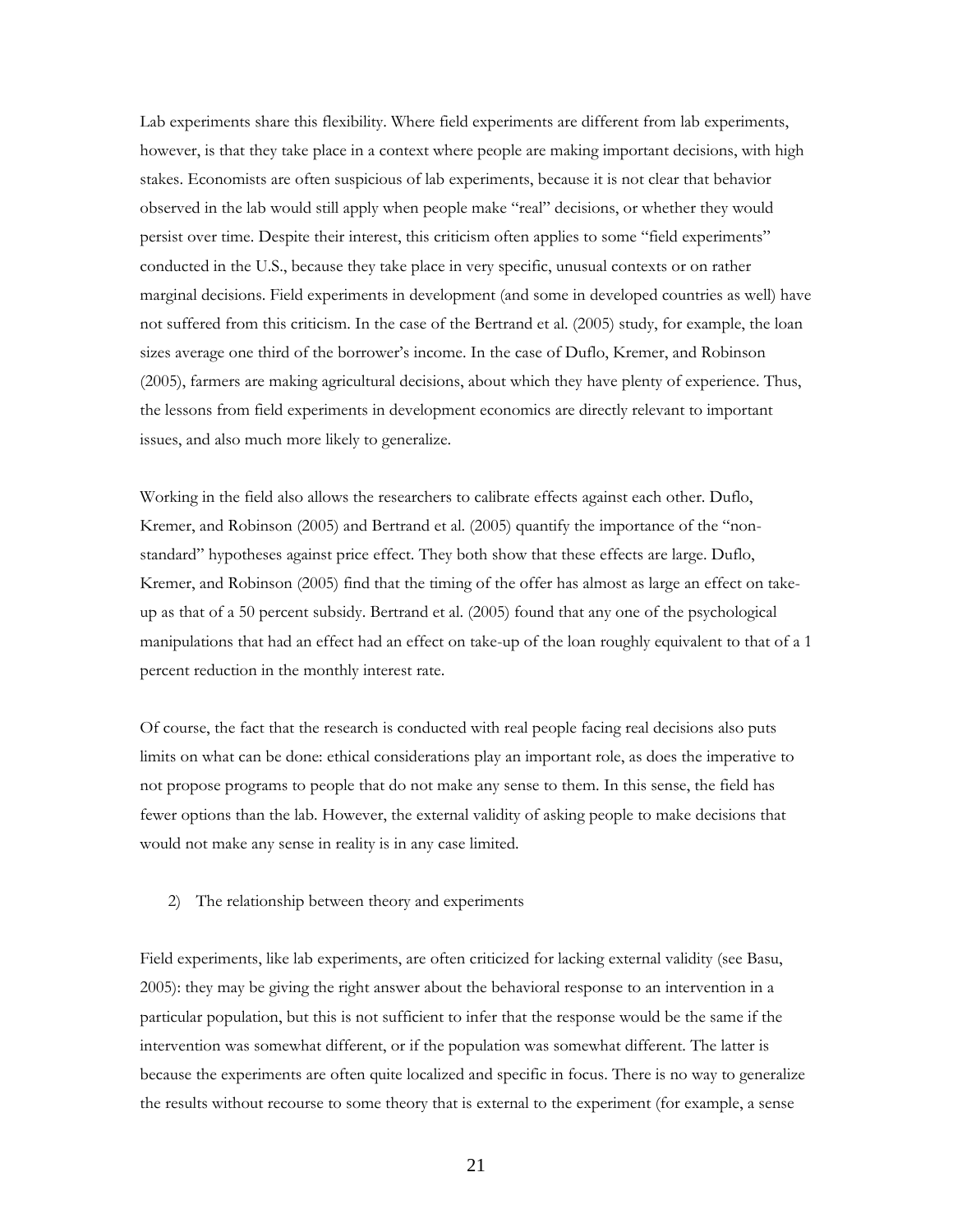that the treatment effect would be the same for people with similar observed characteristics). As Banerjee (2005) points out, this is clearly correct, but this does not imply that nothing can be learned from a well-executed, empirical exercise: in most of what we do as social scientists, we assume that there is some constancy in nature, so that we can parametrize the contexts according to a limited number of dimensions. This makes it possible (and desirable) to replicate experiments in different contexts. It is always a theory (more or less explicit or well articulated) that will guide the dimensions according to which the experiments will need to be replicated.

To solve both problems of external validity (the specificity in the population and the specificity of the program), several authors, including Mookherjee (2005), have proposed combining experiments with structural models. Attanasio, Meghir, and Santiago (2002) implemented such a strategy on the PROGRESA program. In some sense, the field experiments I have described in this paper subscribe to this approach more radically, since they are generally motivated by the desire to answer one specific well-defined question, and they design the experiment with that in mind. The issue that Attanasio, Meghir, and Santiago (2002) are grappling with in the case of the PROGRESA program is that they are trying to obtain several parameters of interest out of one single experiment which was really a package of interventions (a conditional cash transfer delivered only to women): they then need the theory to provide them with the additional identifying restrictions ex post. The experiments we describe here were set up not to maximize the effect of an intervention, but with a view to understanding the effect that one isolated manipulation would have. In many cases, a stratified design was used in order to identify more than one such relationship. Several "treatments" and different "treatment intensities" can be combined (Karlan and Zinman (2005), for example, combine different interest rates, both ex post and ex ante) to answer more than one question, calibrate treatments against each other, understand their interactions, and get a sense of the "dose response" function. Yet, even as they can be used to test the conceptual foundations of policies, field experiments do not, in general, evaluate a "package" of policies that may be optimal from a policy design point of view. For example, the particular combination of the conditionality of the cash transfer, the way it varies with the age of the child, the fact that the transfers are given to women, and the sheer size of the transfers have presumably been chosen by the promoters of PROGRESA to optimize its effectiveness. Field experiments can be used to test theories, while "traditional" randomized program evaluations can be used to test the effectiveness of more complex policies, combining a variety of policy levers, which have not necessarily been tested, or even implemented, together in the field. Ideally, the results of field experiments and the theories that underlie them would also inform the design of such "combination" policies, so that the two approaches are both policy relevant and complementary.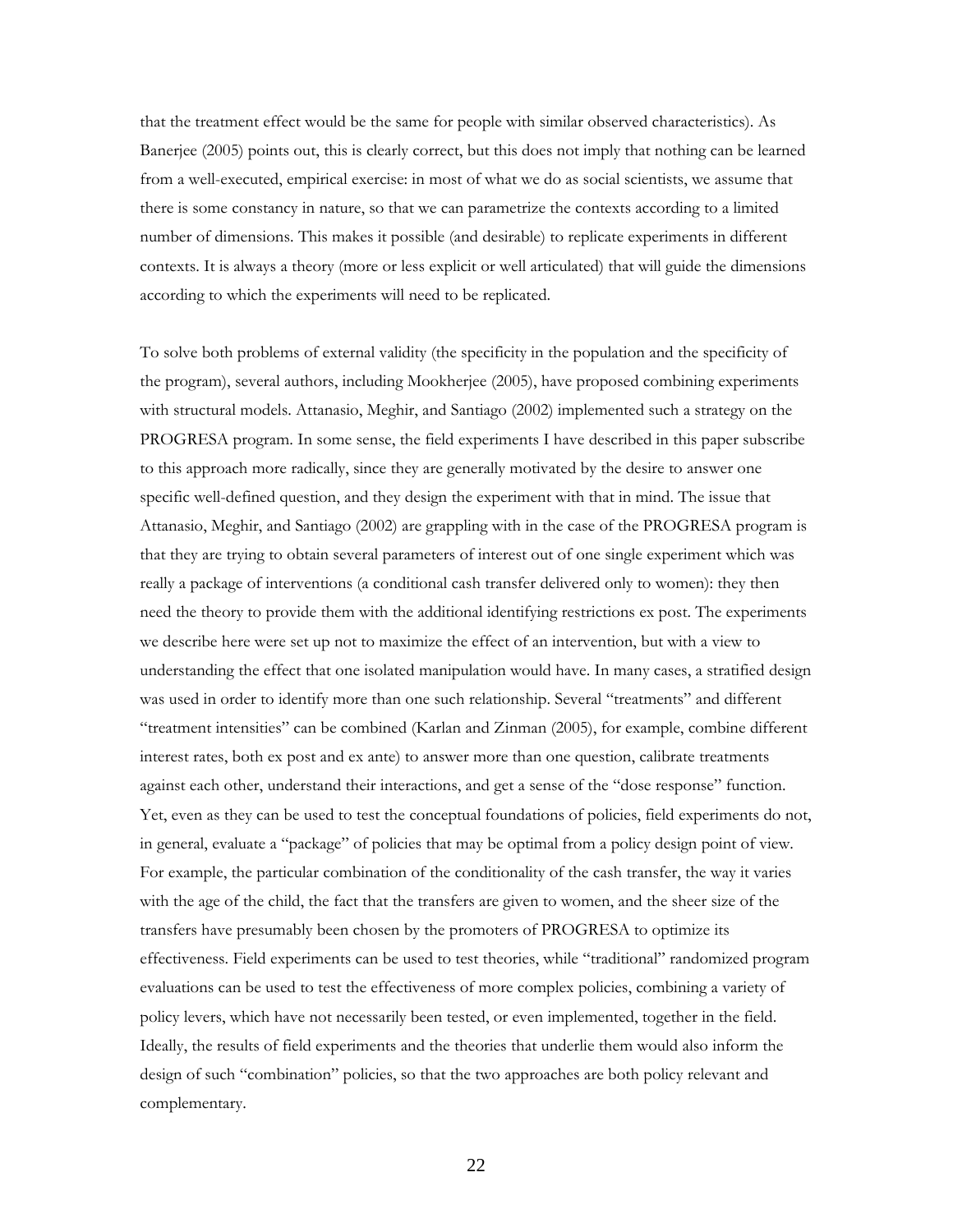In field experiments, the structure is imposed ex ante, by the choice of which variations are tested and which are not. However, as we have seen, the results of many of these experiments have challenged the theories they started from and set out to test. There are fundamental reasons why experiments are more likely to generate surprising results than retrospective work. First, as noted previously, randomization frees the experimenter from the need to use theory to justify identification assumptions. Secondly, while it is always possible to reject experimental results on the grounds that the experiment was poorly designed, or failed, when an experiment is correctly implemented (which is relatively easy to ascertain), there is no doubt that it gives us the effect of the manipulation that was implemented, at least in this particular case. It is therefore more difficult to ignore the results even when they are unexpected.An investigator can of course always choose to file the results in a drawer and never mention them again to anyone. It is critical that institutions are developed to avoid this. The FDA requires reporting results of any funded medical trial. Institutions of this type need to be developed for field experiments. Field experiments always start with a proposal which describes the design and the results that are expected. It could (and probably should) be made compulsory for researchers to post their design ex ante and the results corresponding to the design they have posted.

In contrast, non-experimental research designs often leave more room for interpretation and choices, and knowing this, if the initial results accord less well with intuition, a rational Bayesian investigator will give them less weight than she would if they came from an experiment. She will also know that others will be unlikely to believe her study. If she is (like we all are) affected by self-serving biases, she is likely to decide that the initial design was flawed, and may choose to change the specifications, the choice of control variables, etc., until the results accord better with her initial prior.5 This can happen without any manipulation, just by applying the simple rule of stopping the research when the results "make sense." Consider, for example, the case of learning in the deworming drug cases: if researchers had run the usual specifications and found evidence that children are more likely to take the drug when more of the children in their school take the drug as well, they would have been very likely to just accept this result and publish one more paper confirming positive social learning in this new context. Nobody would have been surprised.

3) What theoretical framework?

 $\overline{a}$ 

<sup>5</sup> Mullainathan (2005) makes this point to highlight that there will be a tendency for evaluation of development programs to find that programs "worked." I think that more generally, researchers will be tempted to find what they want to find. Given the publication bias in the profession (significant results are more interesting to publish), this may be equivalent in most cases.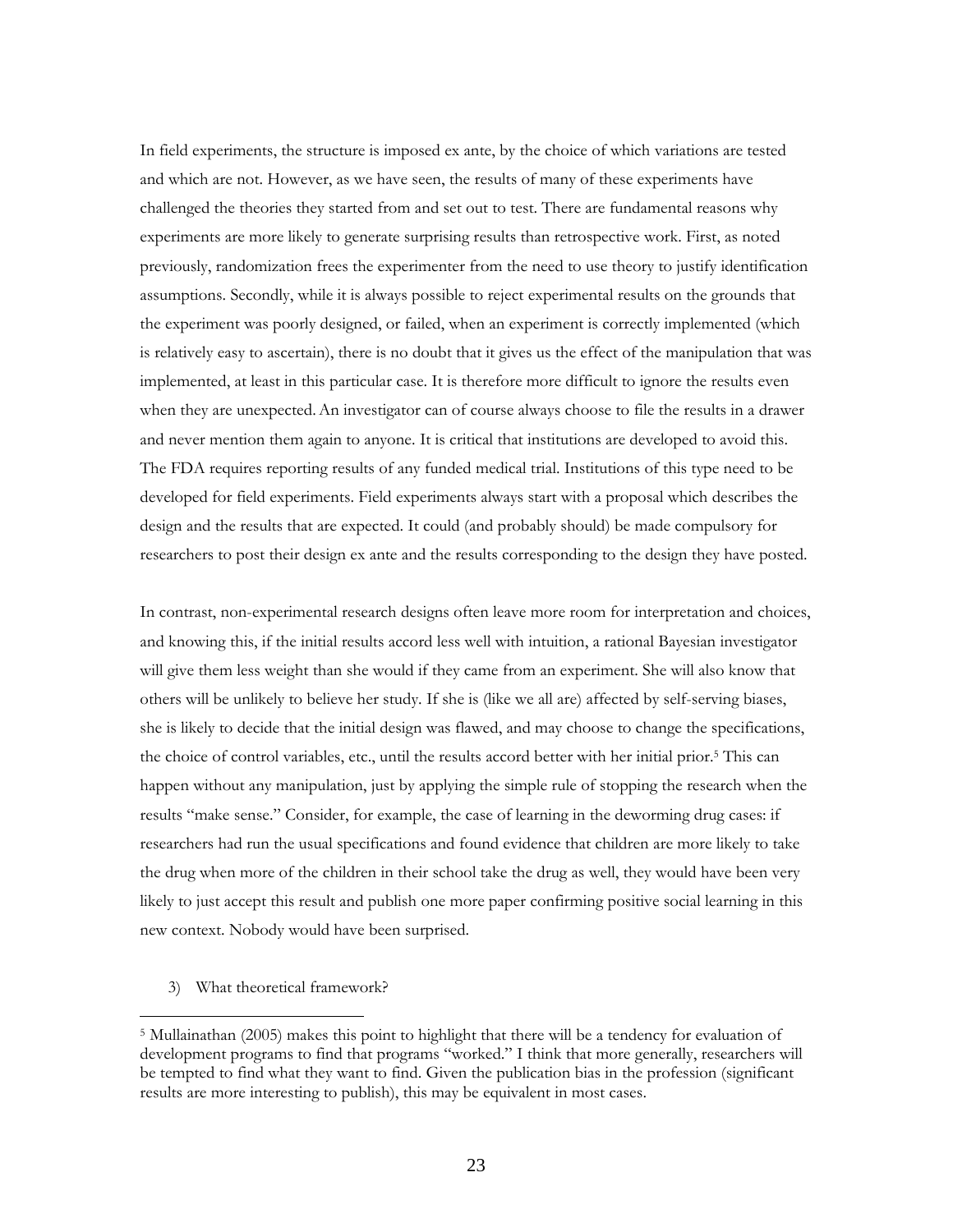Field experiments need theory, not only to derive specific testable implications, but to give a general direction of what the interesting questions are. A body of theoretical work allows different results to resonate with each other. Empirical development economists (not only those who conduct field experiments) have greatly benefited from a body of theory that was developed in the 1980s and 1990s, which has been called elsewhere the "poor but neo-classical paradigm." The "poor but neoclassical" paradigm (starting with the work of Stiglitz) incorporates the insights of the economics of information into development. With imperfect information, moral hazard, limited liability, or adverse selection, poverty radically changes the options that an individual has access to: how much someone can borrow depends on his asset position; when insurance options are limited, poor people may be less willing to take any risks. This means that poverty leads to inefficient outcomes, even if everybody is perfectly rational.

This theoretical framework gave a coherent meaning to the empirical results that had been accumulating at the doorstep of the "poor but efficient" framework (Schultz, 1964) and that had been resisted for some time as being inconsistent with theory (for example, the famous farm-size productivity relationship). The initial, theoretical advances opened a new empirical agenda to mainstream economists: the stake was not to accept or reject the hypothesis of "poor but efficient," and with it all the postulates of neo-classical economics; the task of empirical economics shifted to providing evidence for market inefficiencies and the impact of economic policies to alleviate them.

The paradigm "poor but neo-classical" helped define an empirical agenda and structure a vision of the world, even though it often remained implicit in empirical work. It still provides us with a wealth of empirical predictions which could be explicitly tested in the field. Karlan and Zinman (2005), which I discussed above, is a great example of the shape this work can take, but there is little experimental work designed to test these central ideas. The questions are plentiful: How important are dynamic incentives and group lending to the repayment performance in microcredit organizations? If people had access to health or weather insurance, would they undertake riskier, but more profitable, investments? What is the marginal rate of return to capital for small entrepreneurs? Is there evidence of increasing returns to capital over some range? Would increasing the flow of information about prospective borrowers increase lending? Would increased bargaining power of sharecroppers increase agricultural productivity?

One direction in which the work of field experiments needs to go in the future is thus to exploit more fully this powerful theoretical framework to come up with hypotheses to test in the field.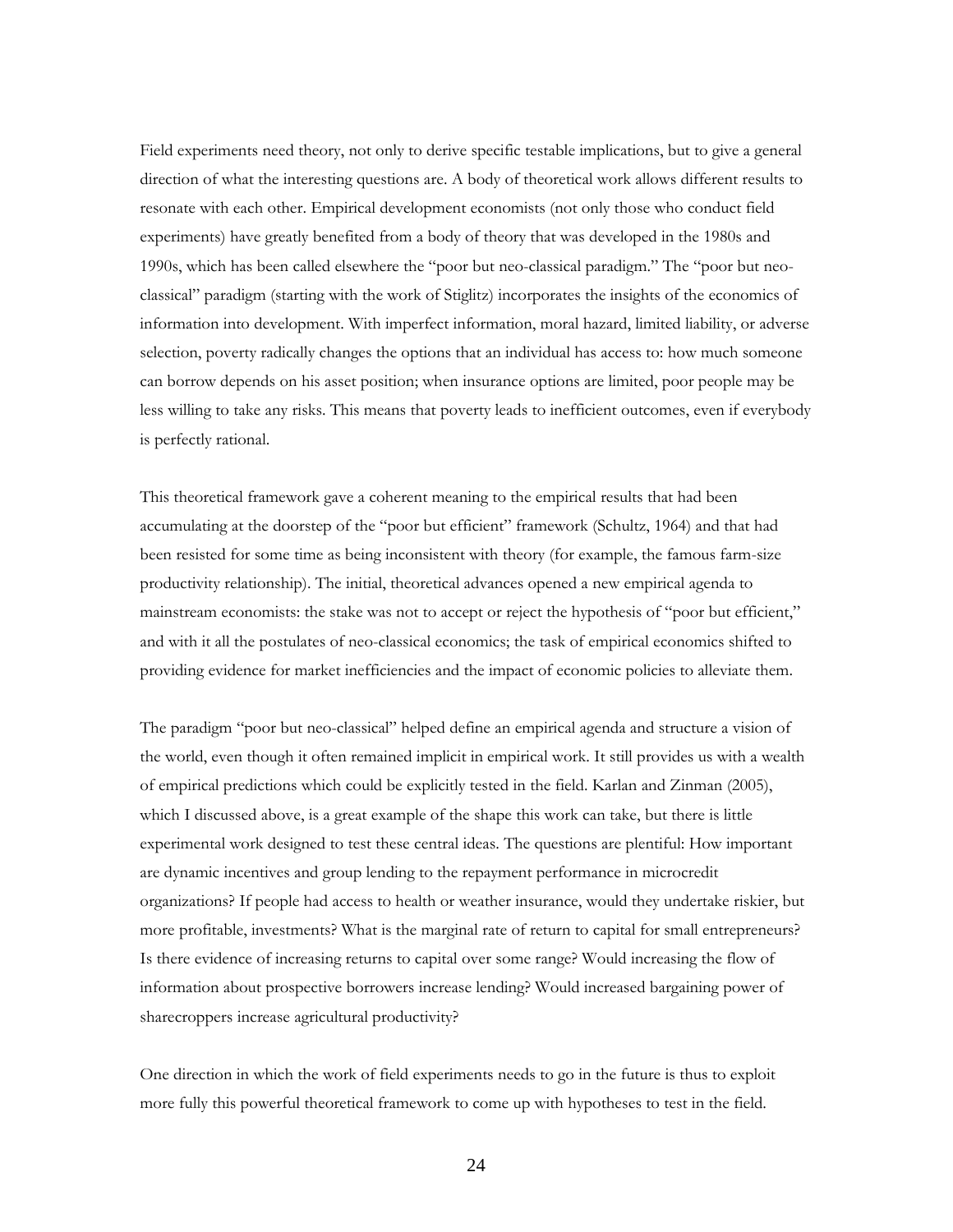However, we also need to deal with the fact that the results of many of these experiments have challenged this framework. In the absence of a well-funded alternative frame of analysis, these rejections appear now as a collection of random results that do not fit very well within any existing theory, and that we don't necessarily fully understand. This makes it difficult to generalize results and give them meaning, as some of the critics of randomized evaluation have pointed out. However, criticizing the experiments on this ground, like many have done, is a little bit like shooting the messenger. One may instead want to accept the message that they deliver: that we need to work on a new theoretical framework that can accommodate these results and predict new ones.

Banerjee (2005) identifies this as the "new challenge to theory." According to him (a central contributor to the "poor but neo-classical" framework), the challenge is to form a new body of theory which can be used as a general framework to make sense of the disparate results emerging from the field. For this, he argues, "we need to give up trying to defend the existing theory (which has been incredibly successful in many ways) against the onslaught of seemingly random results that are coming out of the field experiments." I see these results less as a challenge than an opportunity. It was not the remit of the "poor but neo-classical" framework to explain the entire world, and in this sense, it does not need to be "defended" for not being able to explain everything.

While the empirical work continues to explore the relevance and the limits of the "poor but neoclassical" framework, a direction in which the theoretical work needs to be going, therefore, is to start working on a theoretical framework that can accommodate the new results; this is exactly what theorists did when the "poor but neo-classical" framework incorporated and replaced the "poor but rational" one. This theory is lacking at the moment. While many experiments use insights gleaned from behavioral economics or psychology to design tests and interventions, the work of organizing these insights into a coherent framework that applies to development has not taken place. Behavioral economics, in particular, has not yet produced a coherent unifying theory. The "theories" to be tested sometimes look more like a collection of anomalies. Moreover, faithfully applying the theories developed for developed countries to the analysis of the decisions of the poor in developing countries would, however, be making the same mistake as the "poor but efficient" proponents and failing to recognize the central insight of the "poor but neo-classical" line of research. Trying to reduce the behavior of a Kenyan farmer who does not use fertilizer and that of an American employee who does not contribute to his 401k to the same model may be as fruitless as trying to convince oneself that Guatemalan farmers are on the efficiency frontier. The same limitation in cognitive ability or self-control that affects the rich may also affect the poor, and has different implications for them. As Mullainathan (2005) points out, the point is not to say that the poor are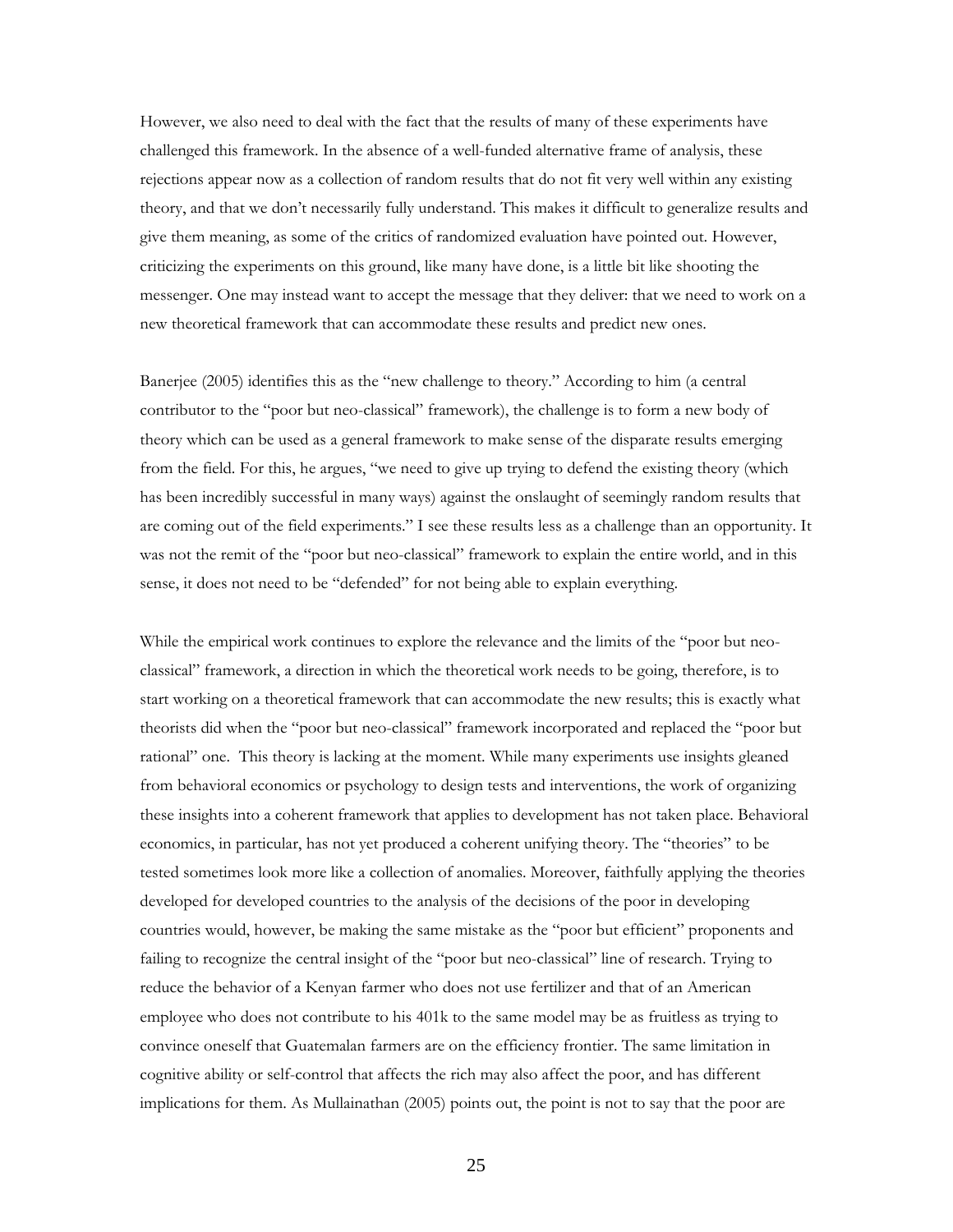just particularly irrational, but to recognize that the same failure of rationality may have dramatically different consequences for the poor. Being poor almost certainly affects the *way* people think and decide. Perhaps when choices involve the subsistence of one's family, trade-offs are distorted in different ways than when the question is how much money one will enjoy at retirement. Pressure by extended family members or neighbors is also stronger when they are at risk of starvation.

What is needed is a theory of how poverty influences decision-making, not only by affecting the constraints, but by changing the decision-making process itself. That theory can then guide a new round of empirical research, both observational and experimental.

## III. Conclusion: open questions

I'll conclude by briefly outlining two open areas where research (experiments and theory) are particularly needed: these are areas that are both of tremendous practical importance and of great interest to research.

The first can broadly be named the question of behavior change: why are people not doing things that are obviously good for them or their children (even when they love their children), such as using a condom to protect themselves from HIV/AIDS, taking their TB medicine, immunizing their children, getting free antenatal checkups, using an oven with a chimney to avoid filling up the room with smoke when cooking, etc. This is clearly a phenomenon that is common to developed and developing countries, but the consequences are often so dire in developing countries that this is, to paraphrase Lucas, a problem that it is almost impossible to let go of when one starts thinking about it. Behavioral economists are studying similar problems in developed countries, with particular attention to the question of savings. Their approach has been in some cases akin to the approach we described above. For example, Thaler and Benartzi (2003) developed a financial product, "Save More Tomorrow," which allowed a new employee to save a fraction of future increments in their salaries in their 401k. This is precisely a product that would appeal to a hyperbolic discounter. Though it was not evaluated formally (there was no experiment), the program appeared to be extremely successful, and has now been adopted by many companies. Many NGOs in developing countries are engaged in trying to solve exactly these problems. Collaborating with them to evaluate their approach or design and evaluate new approaches could help build a body of effective interventions. By being openminded about what will work (beyond information and incentives), one can make progress both in understanding behavior and in improving lives considerably.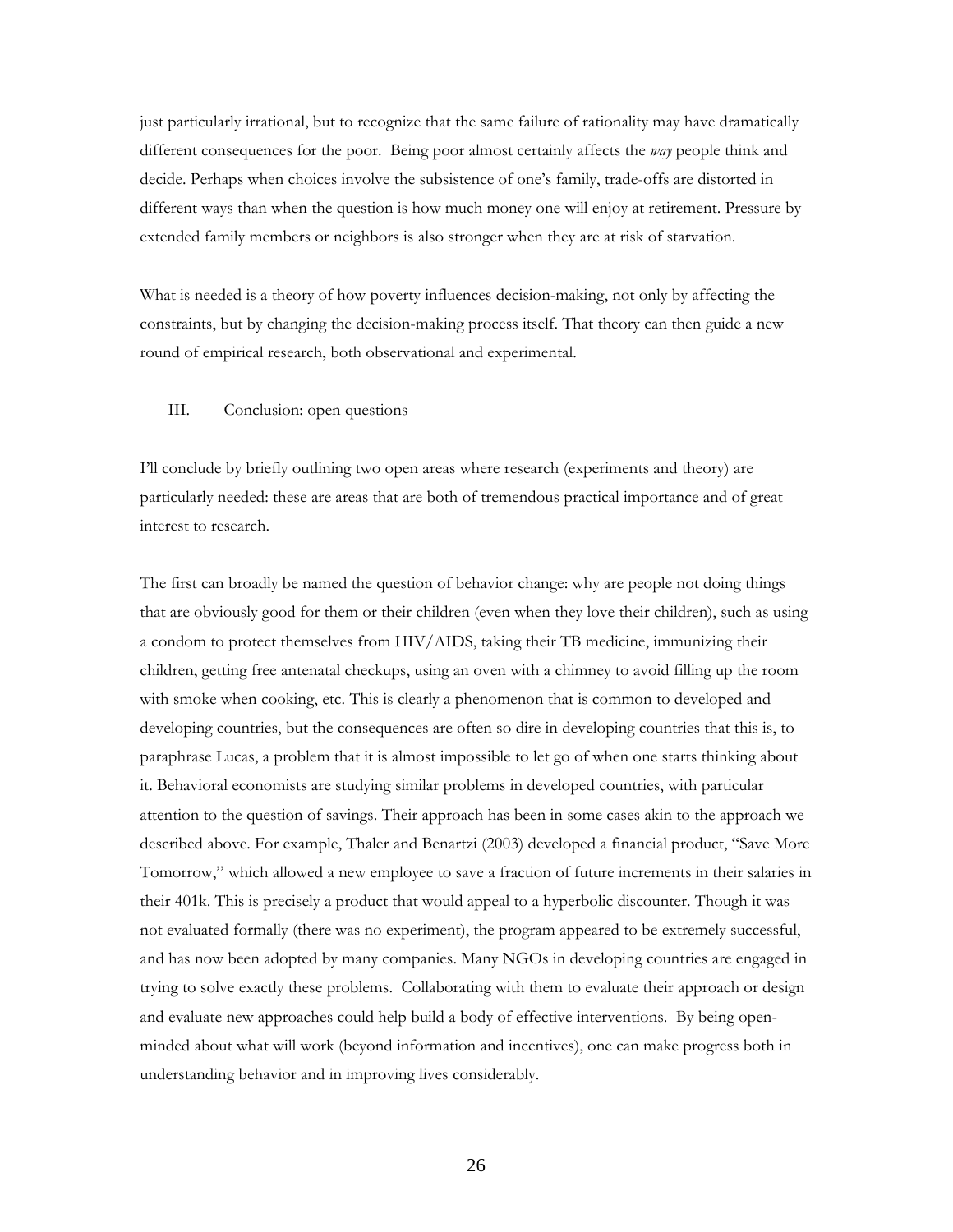The second area does not involve solving intra-person problems, but interpersonal ones. Development economists have always stressed the importance of institutions, and recently, the study of institutions has re-emerged as one of the central questions in development (see Pande and Udry (2005) in this volume). A central reason for underdevelopment is the lack of institutions that favor cooperation and social behavior. The central practical question then becomes: what to do about poor institutions? Should we just write off those countries which are plagued with (often historically inherited) poor institutions, or should we instead work on ways to get things done in these environments (with a view, perhaps, to arrive at institution change eventually). Most countries with very poor institutions function to some extent. Absenteeism rates are extremely high in schools and health services, but what may be surprising is that nurses or teachers actually come at all in the absence of any sort of punishment for delinquent behavior (Chaudhury et al. (2005)). Understanding how to harness people's intrinsic motivation and social preferences may help improve the day-to-day functioning of countries where institutions are in disarray. There is nothing in this that is particularly new: as Ray (1998) points out in the introduction to his textbook, development economics is in large part the study of indigenous, informal institutions that emerge to palliate the absence of wellfunctioning formal institutions. This may just demand researchers to be a bit more imaginative in thinking about what can motivate people.

In all these cases, the economist goes beyond a purely positive role and does not shy from assuming a normative position. This was already advocated by Banerjee (2002). Working in developing countries makes one acutely aware of how much "slack" there is in the world, and how small interventions can make large differences. But if economists are normative, it becomes critical that they rigorously evaluate their propositions, since, like most people feeling around for the light switch, they are likely to make mistakes. This makes the experimental approach indispensable, both as a practical and as a scientific tool.

### **REFERENCES**

Ainslie G. (1992). *Picoeconomics*. Cambridge: Cambridge University Press

- Ashraf, Nava, Dean S. Karlan, and Wesley Yin (2006). "Tying Odysseus to the Mast: Evidence from a Commitment Savings Product in the Philippines," *Quarterly Journal of Economics*, forthcoming
- Angrist, Josh and Victor Lavy (2002). "The Effect of High School Matriculation Awards: Evidence from Randomized Trials," NBER Working Paper No. 9389
- Attanasio, Orazio, Costas Meghir, and Ana Santiago (2002). "Education Choices in Mexico: Using a Structural Model and a Randomized Experiment to Evaluate PROGRESA," MIMEO, Inter-American Development Bank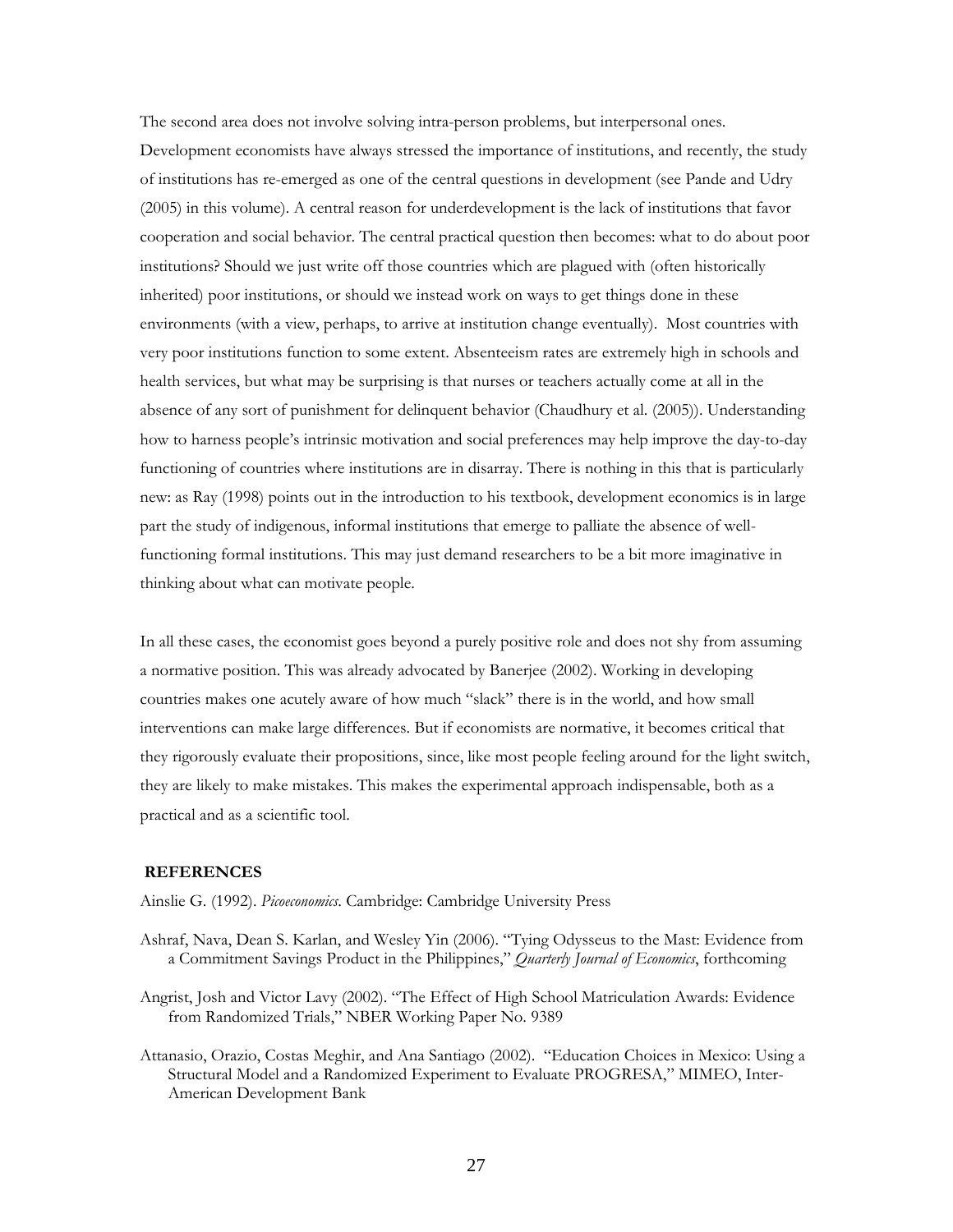- Banerjee, Abhijit (2002). "The Uses of Economic Theory: Against a Purely Positive Interpretation of Theoretical Results," MIMEO, MIT
- Banerjee, Abhijit (2005). "'New Development Economics' and the Challenge to Theory," *Economic and Political Weekly*, October 1, 2005
- Banerjee, Abhijit and Ruimin He (2003). "The World Bank of the Future," *American Economic Review, Papers and Proceedings*, 93(2): 39-44
- Banerjee, Abhijit, Angus Deaton, and Esther Duflo (2004). "Health Care Delivery in Rural Rajasthan," *Economic and Political Weekly*, 39(9), 944-949
- Banerjee, Abhijit and Esther Duflo (2005). "Addressing Absence," *Journal of Economic Perspectives*, forthcoming
- Banerjee, Abhijit, Suraj Jacob, and Michael Kremer, with Jenny Lanjouw and Peter Lanjouw (2005). "Moving to Universal Education! Costs and Trade offs," MIMEO, MIT
- Banerjee, Abhijit and Sendhil Mullainathan (2005). "Motivation and Poverty," MIMEO, MIT
- Basu, Kaushik (2005). "The New Empirical Development Economics: Remarks on Its Philosophical Foundations," *Ecomic and Political Weekly*, October 1, 2005
- Bertrand, Marianne, Dean Karlan, Sendhil Mullainathan, Eldar Shafir, and Jonathan Zinman (2005). "What's Psychology Worth? A Field Experiment in the Consumer Credit Market," Yale University Economic Growth Center Discussion Paper No. 918
- Besley, Timothy and Anne Case (1994). "Diffusion as a Learning Process: Evidence from HYV Cotton," RPDS, Princeton University, Discussion Paper No. 174
- Binswanger, Hans (1980). "Risk Attitudes of Rural Households in Semi-Arid Tropical India," *American Journal of Agricultural Economics 62*: 395-407
- Chaudhury, Nazmul, Jeffrey Hammer, Michael Kremer, Karthik Muralidharan, and F. Halsey Rogers (2005). "Teacher Absence in India: A Snapshot," *Journal of the European Economic Association* 3(2-3), April-May
- Conley, Timothy and Christopher Udry (2005). "Learning About a New Technology: Pineapple in Ghana," MIMEO, Yale
- Duflo, Esther (2004). "Scaling Up and Evaluation" in *Accelerating Development*, edited by Francois Bourguignon and Boris Pleskovic. Oxford, UK and Washington, DC: Oxford University Press and World Bank
- Duflo, Esther, Rachel Glennerster, and Michael Kremer (2005). "Randomization as a Tool for Development Economists," MIMEO, MIT
- Duflo, Esther and Rema Hanna (2005). "Monitoring Works: Getting Teachers to Come to School," NBER Working Paper No. 11880, December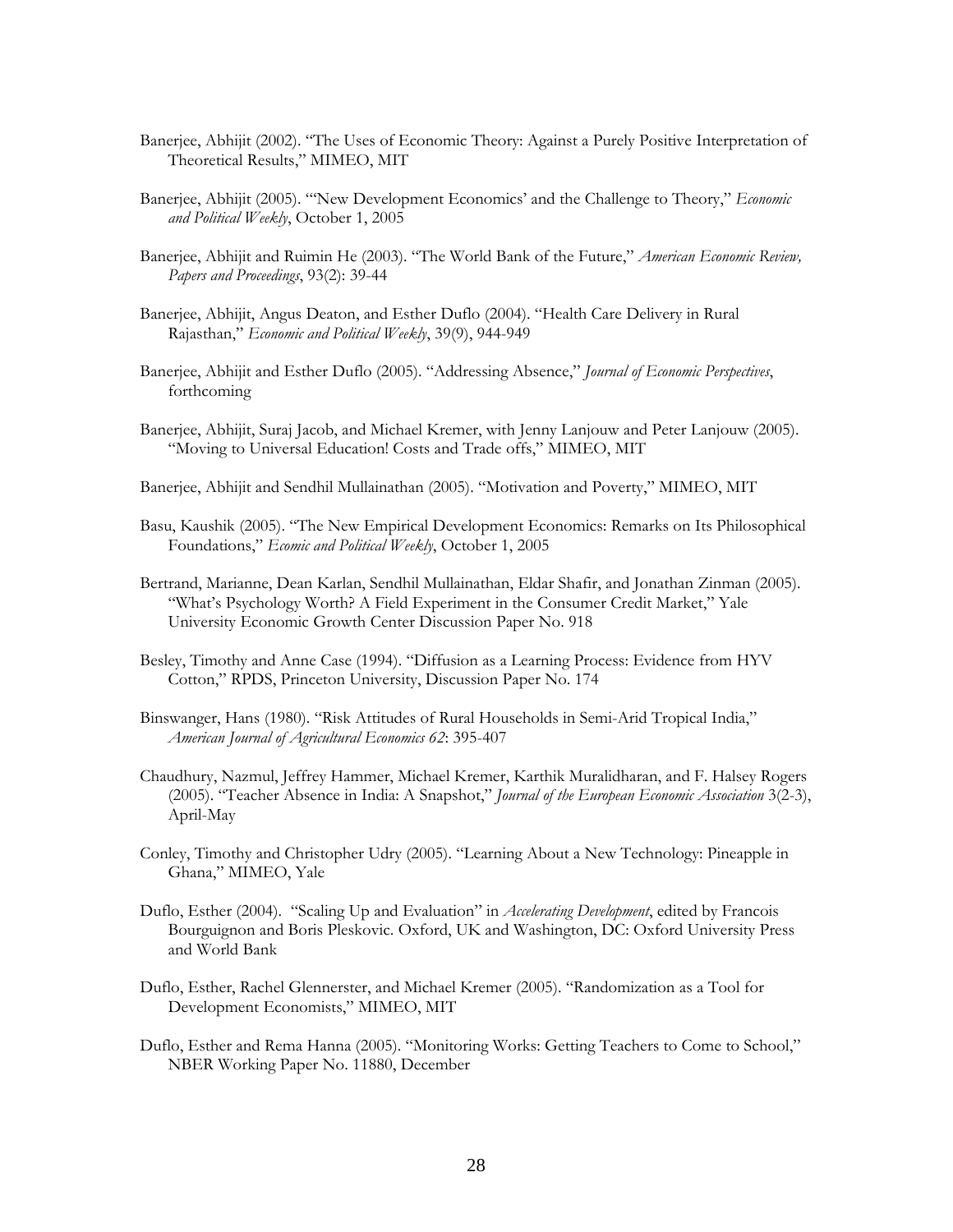- Duflo, Esther and Michael Kremer (2004). "Use of Randomization in the Evaluation of Development Effectiveness," in *Evaluating Development Effectiveness* (World Bank Series on Evaluation and Development, Volume 7), edited by Osvaldo Feinstein, Gregory K. Ingram, and George K. Pitman. New Brunswick, NJ: Transaction Publishers, pp. 205-232
- Duflo, Esther, Michael Kremer, and Jonathan Robinson (2005). "Understanding Fertilizer Adoption: Evidence from Field Experiments," Mimeo, MIT
- Duflo, Esther and Emmanuel Saez (2002). "Participation and Investment Decisions in a Retirement Plan: The Influence of Colleagues' Choices," *Journal of Public Economics*, 85(1): 121-148
- Duflo, Esther and Emmanuel Saez (2003). "The Role of Information and Social Interactions in Retirement Plan Decisions: Evidence from a Randomized Experiment," *Quarterly Journal of Economics*, 118(3): 815-842
- Foster, Andrew and Mark Rosenzweig (1995). "Learning by Doing and Learning from Others: Human Capital and Technical Change in Agriculture," *Journal of Political Economy*, 103: 1176-1209
- Glewwe, Paul, Nauman Ilias, and Michael Kremer (2003). "Teacher Incentives," MIMEO, Harvard
- Holmstrom, Bengt and Paul Milgrom (1991). "Multitask Principal-Agent Analysis: Incentive Contracts, Asset Ownership and Job Design," *Journal of Law, Economics and Organization*, 7: 24-52
- Karlan, Dean (2005). "Using Experimental Economics to Measure Social Capital and Predict Real Financial Decisions," *American Economic Review*, 95(5): 1688-1699
- Karlan, Dean and Jonathan Zinman (2005). "Observing Unobservables: Identifying Information Asymmetries with a Consumer Credit Field Experiment," MIMEO, Yale
- Kling, Jeffrey and Jeffrey Liebman (2005). "Experimental Analysis of Neighborhood Effects on Youth," NBER Working Papers No. 11577
- Kremer, Michael and Daniel Chen (2001). "An Interim Report on a Teacher Attendance Incentive Program in Kenya," MIMEO, Harvard
- Kremer, Michael and Edward Miguel (2003). "Networks, Social Learning, and Technology Adoption: The Case of Deworming Drugs in Kenya," MIMEO, Harvard
- Kremer, Michael, Edward Miguel, and Rebecca Thornton (2004). "Incentives to Learn," NBER Working Paper No. 10971
- Laibson D. (1997). "Golden Eggs and Hyperbolic Discounting," *Quarterly Journal of Economics*, 62: 443-478
- Manski, Charles (1993). "Identification of Exogenous Social Effects: The Reflection Problem," *Review of Economic Studies*, 60: 31-542
- Mookherjee, Dilip (2005). "Is There Too Little Theory in Development Economics?" *Economic and Political Weekly*, October 1, 2005

Mullainathan, Sendhil (2005). "Development Economics Through the Lens of Psychology" in